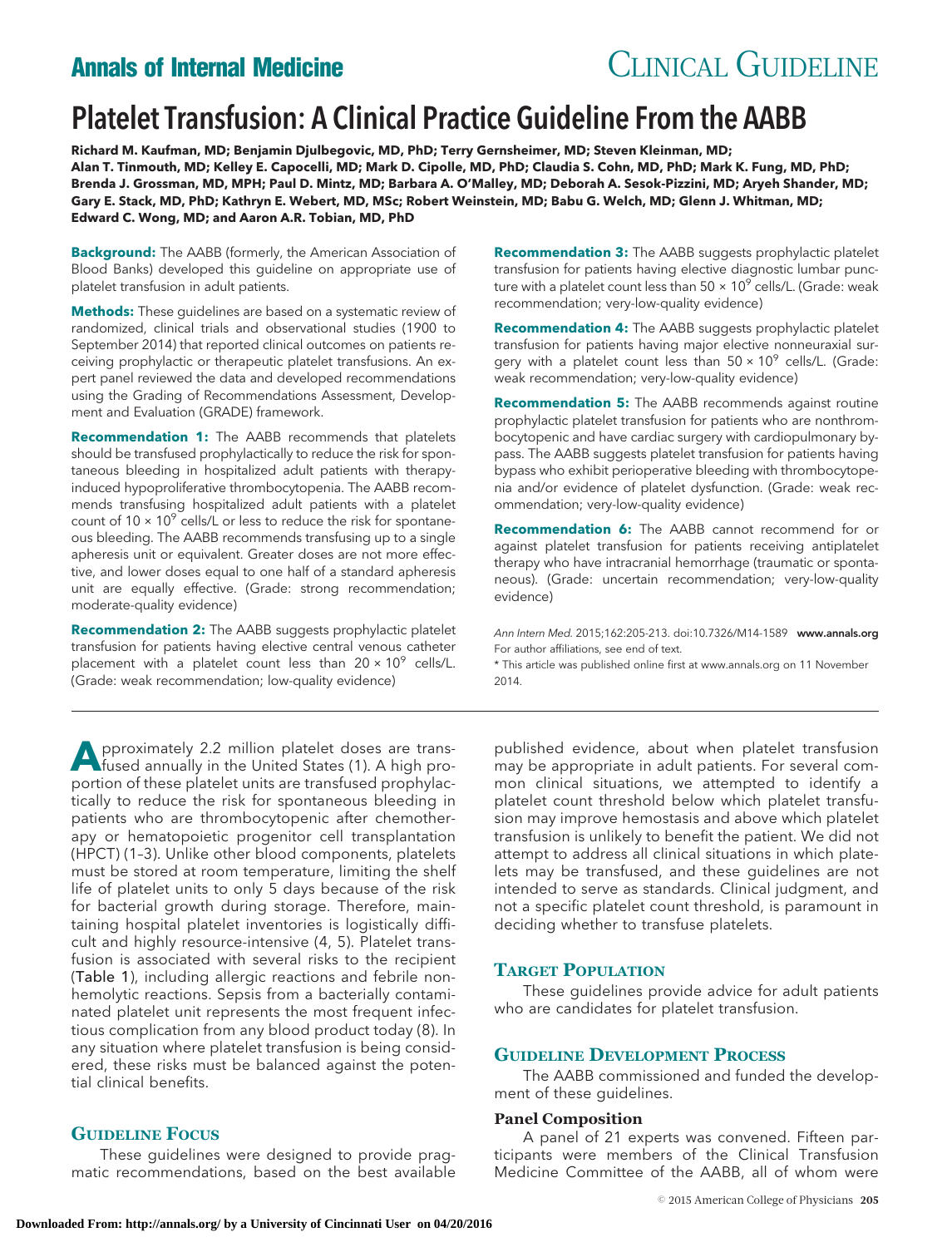*Table 1.* Approximate Per-Unit Risks for Platelet Transfusion in the United States

|                       | <b>Adverse Event</b> Approximate Risk per<br><b>Platelet Transfusion</b> | Reference                           |
|-----------------------|--------------------------------------------------------------------------|-------------------------------------|
| Febrile reaction 1/14 |                                                                          | 6                                   |
| Allergic<br>reaction  | 1/50                                                                     |                                     |
| Bacterial sepsis      | 1/75 000                                                                 | 8                                   |
| TRALI*                | 1/138 000                                                                | 9                                   |
| <b>HBV</b> infection  | 1/2 652 580                                                              | Personal communication <sup>+</sup> |
| <b>HCV</b> infection  | 1/3 315 729                                                              | Personal communication <sup>+</sup> |
| <b>HIV</b> infection  | 0 (95% CI, 0 to 1/1 461 888)                                             | Personal communication <sup>+</sup> |

HBV = hepatitis B virus; HCV = hepatitis C virus; TRALI = transfusionrelated acute lung injury.

\* The overall risk for TRALI from all plasma-containing blood products is currently estimated to be approximately 1/10 000 (10).

† Notari E, Dodd R, Stramer S.

hematologists or pathologists with expertise in transfusion medicine. Five additional panel members included a neurosurgeon, a cardiac surgeon, a critical care specialist, an anesthesiologist, and a hematologist, representing the American Association of Neurological Surgeons, the Society of Thoracic Surgeons, the Society of Critical Care Medicine, the American Society of Anesthesiologists, and the American Society of Hematology, respectively. The final panel member was a Grading of Recommendations Assessment, Development and Evaluation (GRADE) methodologist. Committee members had no substantial conflicts of interest as defined by the AABB conflict of interest policy. Pursuant to the policy, individual members were required to disclose actual and apparent financial, professional, or personal conflicts (Appendix Table 1, available at [www.annals](http://www.annals.org) [.org\)](http://www.annals.org).

#### **Systematic Review of the Evidence**

The guidelines were developed on the basis of a recent systematic review of the literature on platelet transfusions, published separately (11). The search strategy is provided in Appendix Table 2 (available at [www.annals.org\)](http://www.annals.org). We searched PubMed from 1946 to the first week of April 2013, and the Cochrane Central Register of Controlled Trials and Web of Science from 1900 to the first week of April 2013 (1024 studies identified). An updated search of these databases was done from the first week of April 2013 to the first week of September 2014. Randomized, controlled trials (RCTs) and observational studies (prospective or retrospective cohort studies, case– control studies, and those with no control group) were eligible for inclusion. Outcomes of interest included all-cause mortality, bleeding-related mortality, bleeding, and number of platelet units transfused. Although all observational studies meeting the inclusion criteria were reviewed, data from observational studies were not used when more than 2 RCTs addressed a particular question. There were no language restrictions. After exclusions, 17 RCTs and 53 observational studies were included in the final systematic review. Only 1 relevant observational study (12) from the updated search was identified, and evidence from this study did not change our GRADE judgments of evidence quality or recommendation strength.

#### **Grading of Evidence**

The GRADE method was used to assess the quality of the evidence and determine the strength of recommendations (13, 14). The recommendations were developed by consensus at an in-person panel meeting. Panel member judgments on 4 GRADE factors (quality of evidence, balance between the intervention's benefits and harms, resource use, and patient values and preferences) and ratings of the strength of recommendations were validated using an online survey tool 1 week after the meeting.

#### **Definitions**

In this guideline, a platelet unit refers to 1 apheresis platelet unit or a pool of 4 to 6 whole blood–derived platelet concentrates, typically containing 3 to  $4 \times 10^{11}$ platelets. Thrombocytopenia refers to a platelet count below the lower limit of the normal range used by the laboratory performing the count. Seven platelet trials included in the systematic review (15–21) used a variation of the World Health Organization scale (22) to assess patient bleeding outcomes (23). A summary of the modified World Health Organization scale is provided in Table 2.

#### **CLINICAL RECOMMENDATIONS**

# **Clinical Setting 1: Hospitalized Adult Patients With Therapy-Induced Hypoproliferative Thrombocytopenia**

# *Recommendations*

Recommendation 1: The AABB recommends that platelets should be transfused prophylactically to reduce the risk for spontaneous bleeding in adult patients with therapy-induced hypoproliferative thrombocytopenia.

The AABB recommends transfusing hospitalized adult patients with a platelet count of 10  $\times$  10<sup>9</sup> cells/L or less to reduce the risk for spontaneous bleeding.

The AABB recommends transfusing up to a single apheresis unit or equivalent. Greater doses are not more effective, and lower doses equal to one half of a standard apheresis unit are equally effective.

Quality of evidence: moderate; strength of recommendation: strong.

#### *Evidence Summary*

Three RCTs ( $n = 1047$ ) compared bleeding outcomes in hospitalized patients with radiation and/or chemotherapy-induced hypoproliferative thrombocytopenia assigned to receive or not receive prophylactic platelet transfusions (Appendix Table 3, available at [www.annals.org\)](http://www.annals.org) (19, 21, 24, 25). All patients had hematologic malignancy treated with chemotherapy or HPCT. Prophylactic platelet transfusions were found to significantly reduce the risk for spontaneous grade 2 or greater bleeding (odds ratio [OR], 0.53 [95% CI, 0.32 to 0.87]). Most bleeding events were classified as grade 2. In the 2 largest trials (19, 21), grade 2 or greater bleeding in patients assigned to the group that did not receive prophylaxis occurred more frequently among pa-

**206** Annals of Internal Medicine • Vol. 162 No. 3 • 3 February 2015 www.annals.org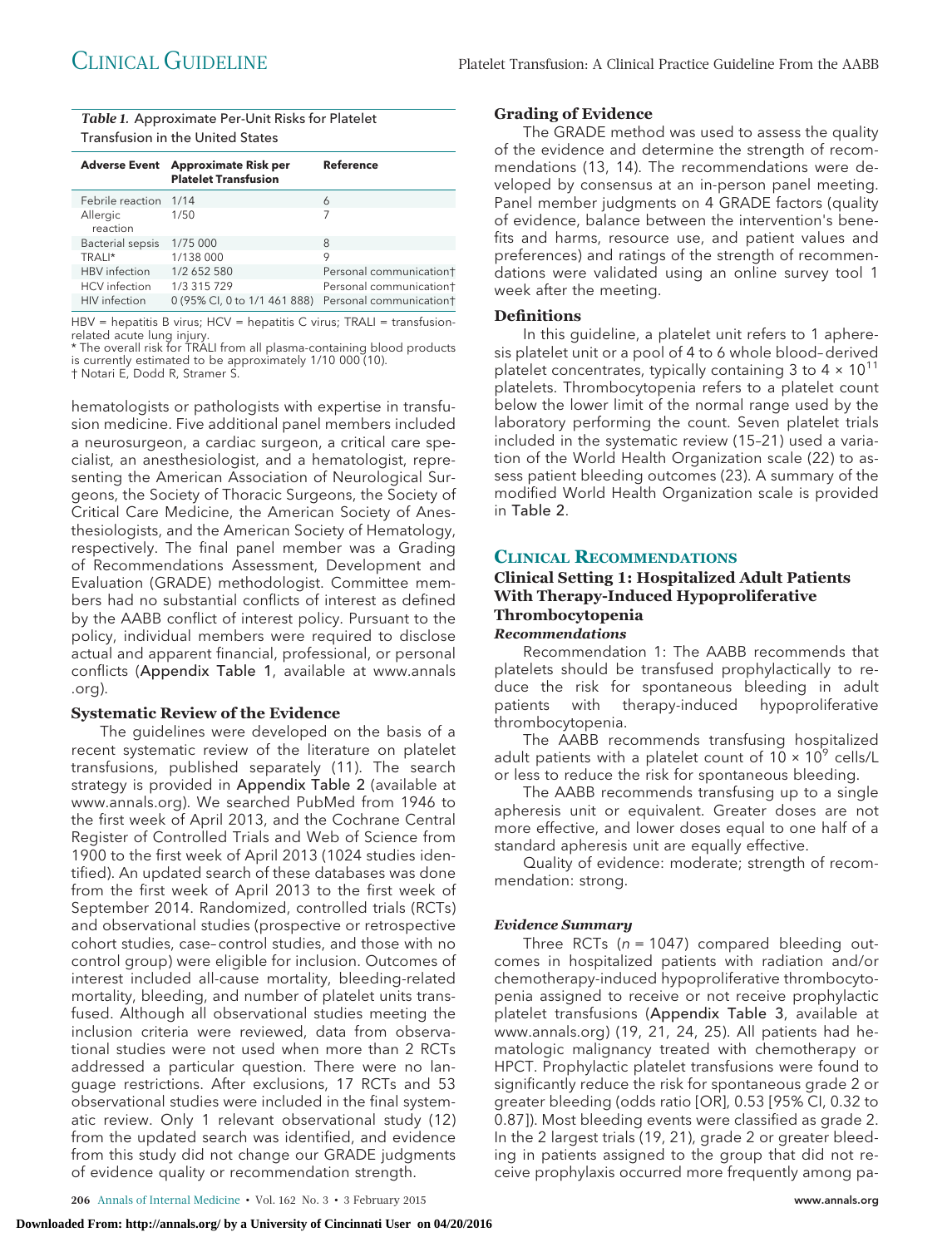tients receiving chemotherapy for acute leukemia compared with autologous HPCT recipients (58% vs. 47% [19, 25]; 51% vs. 28% [21]).

The threshold platelet count at which platelets should be transfused prophylactically to reduce the bleeding risk in hospitalized patients with therapyinduced hypoproliferative thrombocytopenia was examined in 4 RCTs ( $n = 658$ ) (Appendix Table 4, available at [www.annals.org\)](http://www.annals.org). Patients were assigned to receive prophylactic platelet transfusion for a morning platelet count less than 10  $\times$  10<sup>9</sup> versus 20  $\times$  10<sup>9</sup> cells/L  $(26 - 28)$  or 30  $\times$  10<sup>9</sup> cells/L (15). A greater platelet count threshold (20  $\times$  10<sup>9</sup> or 30  $\times$  10<sup>9</sup> cells/L) was not associated with a significantly lower incidence of grade 2 or greater bleeding (OR, 0.74 [CI, 0.41 to 1.35]) or bleeding-related mortality (OR, 0.37 [CI, 0.02 to 9.22]). The total number of days with bleeding was greater in the  $10 \times 10^9$ -cells/L threshold group. The  $10 \times 10^9$ cells/L threshold was associated with lower platelet usage and fewer transfusion reactions.

Four RCTs ( $n = 1132$ ) (Appendix Table 5, available at [www.annals.org\)](http://www.annals.org) examined whether prophylactic transfusion of low-dose platelets (defined as approximately one half of the standard dose of 3 to  $4 \times 10^{11}$ platelets) would provide hemostasis equal to that of standard-dose platelets in patients with therapyinduced hypoproliferative thrombocytopenia (16, 18, 20, 29). There was no difference in grade 2 or greater bleeding in recipients of standard-dose versus lowdose platelets (OR, 0.91 [CI, 0.70 to 1.19]). High-dose platelets (approximately double the standard dose) were compared with standard-dose platelets in 2 RCTs  $(n = 951)$  (Appendix Table 6, available at [www.annals](http://www.annals.org) [.org\)](http://www.annals.org) (17, 18). Prophylactic transfusion of high-dose platelets did not reduce the risk for bleeding compared with standard-dose platelets (OR, 1.05 [CI, 0.79 to 1.40]).

#### *Rationale for Recommendations*

Before routine platelet prophylaxis was introduced, severe hemorrhage was a common cause of death among patients receiving high-dose chemotherapy (30, 31). Today, severe hemorrhage is rarely encountered in this setting. The original studies of platelet prophylaxis were done decades ago, and both chemotherapy and supportive care for patients with cancer have changed dramatically over time. Therefore, the randomized trials reported by Wandt (21) and Stanworth (19) and their colleagues were designed to answer the question of whether a prophylactic as compared with a therapeutic platelet transfusion strategy provides benefit in contemporary cancer care. In the study by Wandt and colleagues (21), grade 2 or greater bleeding was seen in 42% of patients assigned to receive therapeutic platelet transfusions only, compared with 19% of patients assigned to receive prophylactic platelet transfusion for a platelet count of  $10 \times 10^9$  cells/L or less  $(P < 0.001)$ . In the subset of patients with acute myelogenous leukemia, intracerebral bleeding (grade 4) occurred significantly more often in the therapeutic plate*Table 2.* Summary of the Modified WHO Bleeding Scale\*

| <b>WHO Bleeding Grade</b> | <b>Examples</b>                                                                                                                                                                                                                                                                                                               |
|---------------------------|-------------------------------------------------------------------------------------------------------------------------------------------------------------------------------------------------------------------------------------------------------------------------------------------------------------------------------|
| 1                         | Oropharyngeal bleeding ≤30 min in 24 h<br>Epistaxis ≤30 min in previous 24 h<br>Petechiae of oral mucosa or skin<br>Purpura ≤1 inch in diameter<br>Spontaneous hematoma in soft tissue or<br>muscle<br>Positive stool occult blood test<br>Microscopic hematuria or hemoglobinuria<br>Abnormal vaginal bleeding (spotting)    |
| $\overline{2}$            | Epistaxis > 30 min in 24 h<br>Purpura >1 inch in diameter<br>Joint bleeding<br>Melanotic stool<br>Hematemesis<br>Gross/visible hematuria<br>Abnormal vaginal bleeding (more than<br>spotting)<br>Hemoptysis<br>Visible blood in body cavity fluid<br>Retinal bleeding without visual impairment<br>Bleeding at invasive sites |
| 3                         | Bleeding requiring red blood cell transfusion<br>over routine transfusion needs<br>Bleeding associated with moderate<br>hemodynamic instability                                                                                                                                                                               |
| 4                         | Bleeding associated with severe<br>hemodynamic instability<br>Fatal bleeding<br>CNS bleeding on imaging study with or<br>without dysfunction                                                                                                                                                                                  |

CNS = central nervous system; WHO = World Health Organization. \* From references 18 and 22.

let group compared with the prophylactic platelet group (7% vs. 2%;  $P = 0.010$ ). In 11 of 13 cases, intracerebral bleeding was detectable on CT scan, but there were no apparent clinical sequelae. Computed tomography scans to investigate new headache or other cerebral symptoms were required only for patients in the therapeutic platelet group, so subclinical intracerebral hemorrhage in the prophylactic platelet group may have been underdiagnosed. In the Trial of Prophylactic Platelets (19), subtler differences in bleeding outcomes were seen between the study groups. Grade 2 or greater bleeding occurred in 50% of patients assigned to the group that did not receive prophylaxis, compared with 43% of patients receiving prophylactic platelet transfusions ( $P = 0.06$  for noninferiority). In patients receiving chemotherapy (not HPCT), there was a significant increase in grade 2 or greater bleeding in the group that did not receive prophylaxis (risk difference, 20% [90% CI, 7.9% to 32.2%]). There was also a nonsignificant trend toward increased grade 3 and 4 bleeding for all patients in the group that did not receive prophylaxis. Thus, both the Wandt trial and the Trial of Prophylactic Platelets support the continued use of prophylactic platelet transfusions in patients with therapy-induced hypoproliferative thrombocytopenia. In this population, we recommend prophylactic platelet transfusion for a morning platelet count of  $10 \times 10^9$ cells/L or less. Some data suggest that the risk for spontaneous bleeding does not increase until the platelet count decreases to less than approximately  $6 \times 10^9$ cells/L (18, 32), but the 10  $\times$  10<sup>9</sup>-cells/L platelet count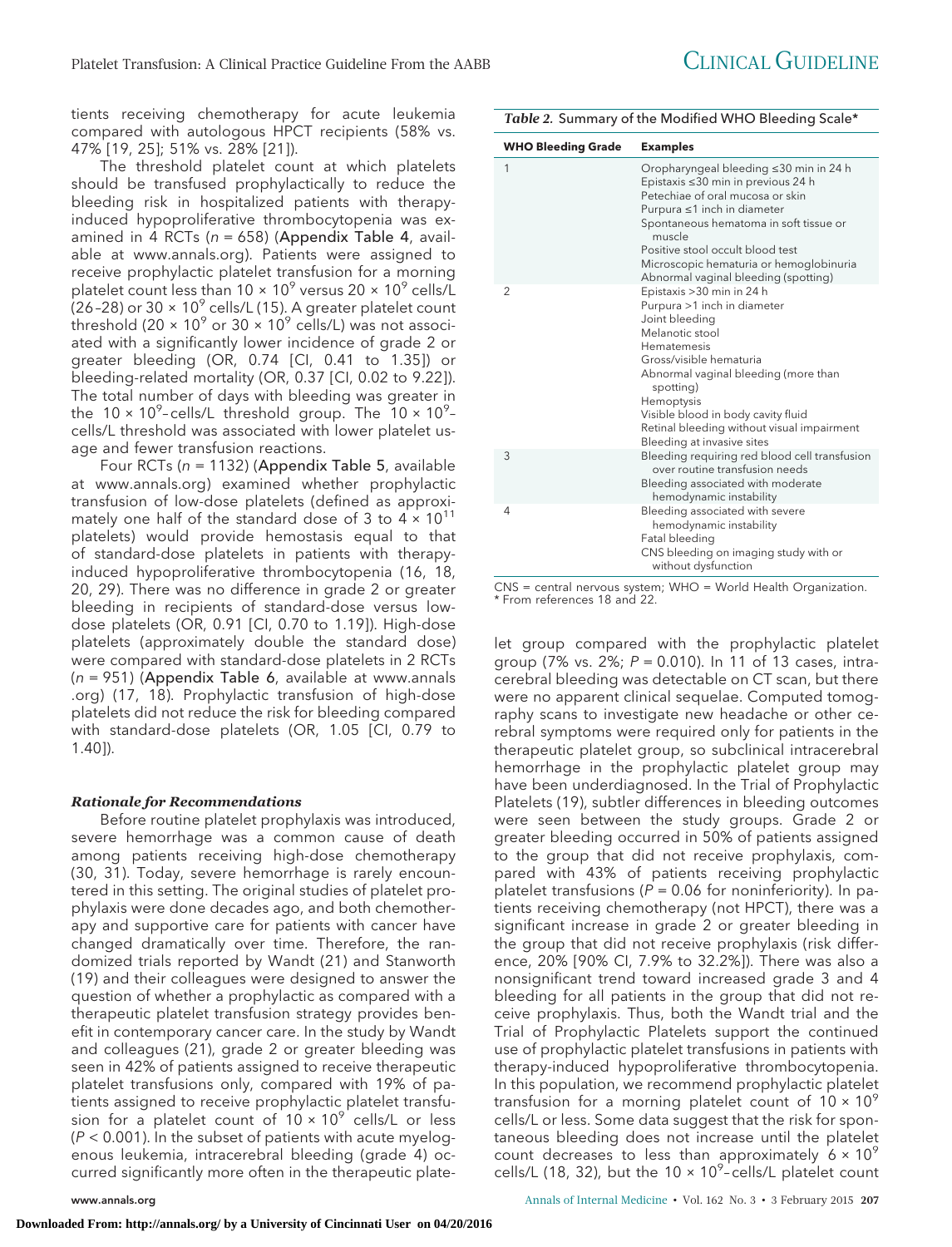threshold seems to provide a good balance of safety and practicality, and the accuracy of extremely low platelet count measurements is questionable (33, 34). The recommendation for prophylactic platelet transfusion based on a 10  $\times$  10<sup>9</sup>-cells/L platelet count threshold applies to hospitalized patients only. Prophylactic platelet transfusion based on a more liberal (greater) platelet count threshold may be appropriate when treating outpatients, for reasons of practicality (fewer clinic visits).

The Platelet Dose study (18) established that patients receiving low-dose prophylactic platelet transfusions for a morning platelet count of 10  $\times$  10<sup>9</sup> cells/L or less had the same bleeding risk as patients receiving standard- or high-dose platelets. However, low-dose platelets did need to be transfused more often because they provided a lower increment. It is safe to provide low-dose platelet prophylaxis to patients with therapyinduced hypoproliferative thrombocytopenia, either routinely or as a temporary maneuver in times of platelet shortage. High-dose prophylactic platelet transfusions have not been shown to provide additional benefit, so they are not recommended as routine therapy for inpatients.

# **Clinical Setting 2: Adult Patients Having Minor Invasive Procedures**

#### *Recommendations*

Recommendation 2: The AABB suggests prophylactic platelet transfusion for patients having elective central venous catheter placement with a platelet count less than 20  $\times$  10<sup>9</sup> cells/L.

Quality of evidence: low; strength of recommendation: weak.

Recommendation 3: The AABB suggests prophylactic platelet transfusion for patients having elective diagnostic lumbar puncture with a platelet count less than  $50 \times 10^9$  cells/L.

Quality of evidence: very low; strength of recommendation: weak.

#### *Evidence Summary*

Eight observational studies of central venous catheter (CVC) placement in the setting of thrombocytopenia were identified ( $n = 1311$  cannulations) (Appendix Table 7, available at [www.annals.org\)](http://www.annals.org) (12, 35– 41). Many patients had acute leukemia or were having HPCT; however, patients with renal failure, critically ill patients, and others were included. Overall bleeding complication rates were low, ranging from 0% to 9% of catheter placements. The largest series of nontunneled CVC placements included 604 cannulations in 193 consecutive patients (41). In multivariate analysis, only patients with preprocedure platelet counts less than  $20 \times 10^9$ cells/L ( $n = 93$ ) were at increased risk for bleeding compared with patients with platelet counts greater than  $100 \times 10^9$  cells/L. Ninety-six percent of bleeding events were grade 1, and the remaining 4% of bleeding events were grade 2, requiring only local compression. In another single-center study, bleeding outcomes were reported on 3170 tunneled CVCs placed under

ultrasonography guidance in 2512 patients (38). No bleeding complications occurred in the 344 CVC placements performed with a preprocedure platelet count less than 50  $\times$  10<sup>9</sup> cells/L, including 42 cases with a platelet count less than  $25 \times 10^9$  cells/L.

Data from 7 observational studies of children or adults who were thrombocytopenic and had diagnostic or therapeutic lumbar puncture (LP) were evaluated (Appendix Table 8, available at [www.annals.org\)](http://www.annals.org) (42– 49). The largest was a single-center observational study of 5223 LPs in 956 pediatric patients with acute lymphoblastic leukemia (45). A total of 199 LPs were performed with platelet counts of  $20 \times 10^9$  cells/L or less, and 742 LPs were performed with platelet counts between 21  $\times$  10<sup>9</sup> cells/L and 50  $\times$  10<sup>9</sup> cells/L. No bleeding complications were seen, regardless of platelet count. The upper 95% CI for serious complications was 1.75% for patients with platelet counts of 20  $\times$  10<sup>9</sup> cells/L or less and 0.37% for patients with platelet counts of  $50 \times 10^9$  cells/L or less. Traumatic LP (>500 red blood cells per high-power field) occurred in 10.5% of procedures but was not associated with adverse clinical outcomes. The largest reported series in adults included 195 diagnostic or therapeutic LPs in 66 adult patients with acute leukemia and thrombocytopenia (49). Patients were prophylactically transfused with platelets for a preprocedure platelet count less than  $20 \times 10^9$  cells/L. Thirty-five LPs were performed in patients with platelet counts of 20  $\times$  10<sup>9</sup> to 30  $\times$  10<sup>9</sup> cells/L, and 40 were done with platelet counts of  $31 \times 10^9$  to 50  $\times$  10<sup>9</sup> cells/L. No bleeding complications were seen.

#### *Rationale for Recommendations*

Serious bleeding complications after CVC placement are rare, and when they occur, they are often unrelated to the platelet count (such as accidental arterial puncture). In aggregate, the existing data support the use of a 20  $\times$  10<sup>9</sup>-cells/L platelet count threshold for CVC placement. The reported studies included patients with a wide range of primary diagnoses; this recommendation is intended to be broadly applicable to adult patients with hypoproliferative thrombocytopenia.

Bleeding complications are rare with LPs, but hemorrhage anywhere in the central nervous system has the potential to cause devastating neurologic sequelae. In the absence of better published data supporting the safety of a lower threshold in adult patients, a fairly liberal platelet count threshold for LPs (that is,  $50 \times 10^9$ cells/L) seems prudent. The 50  $\times$  10<sup>9</sup>-cells/L threshold is intended for simple diagnostic or therapeutic LPs only. Despite a lack of supportive data, a greater platelet count is often recommended for other procedures, such as epidural anesthesia (50, 51).

#### **Clinical Setting 3: Adult Patients Having Major Elective Nonneuraxial Surgery** *Recommendations*

Recommendation 4: The AABB suggests prophylactic platelet transfusion for patients having major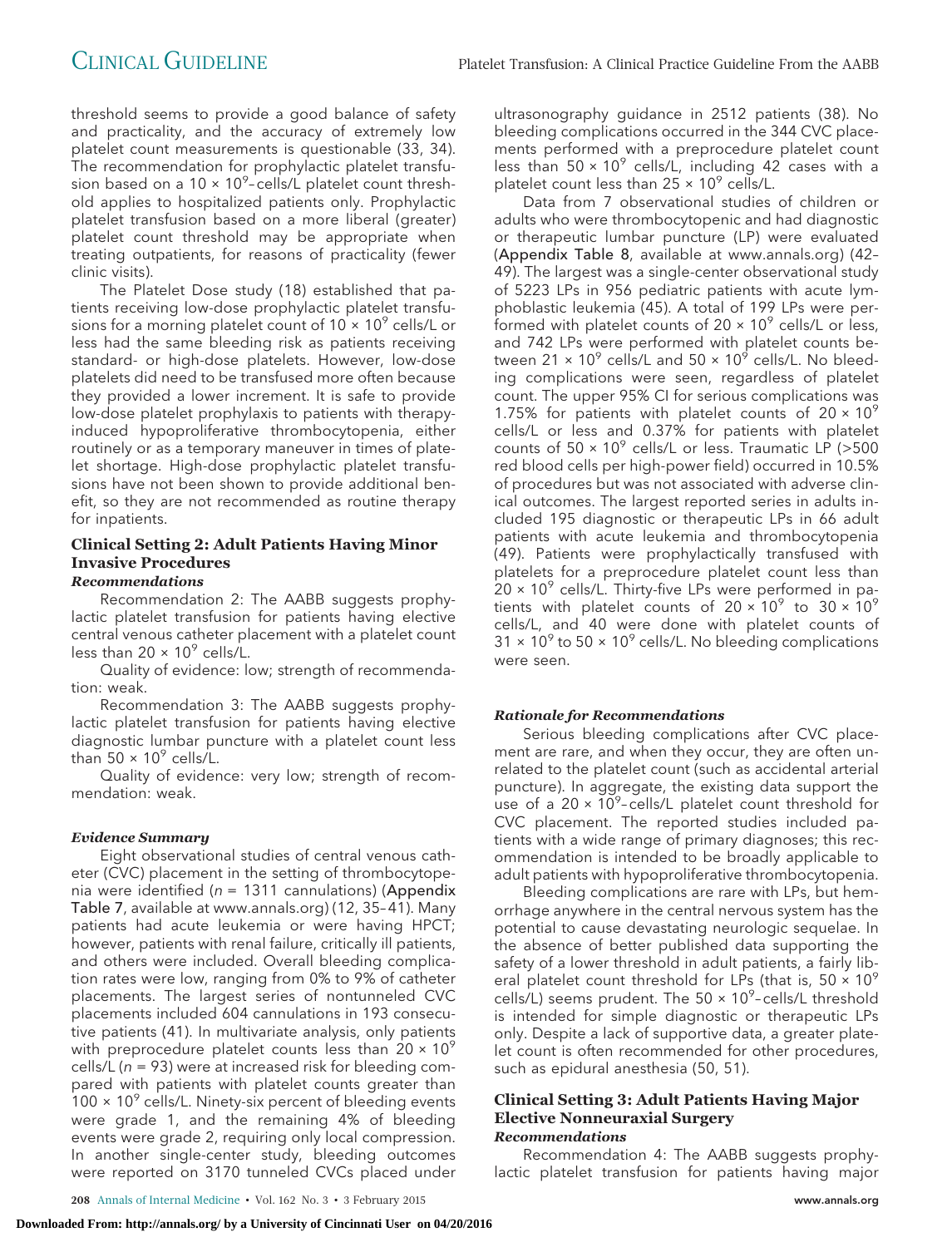elective nonneuraxial surgery with a platelet count less than  $50 \times 10^9$  cells/L.

Quality of evidence: very low; strength of recommendation: weak.

Recommendation 5: The AABB recommends against routine prophylactic platelet transfusion for patients who are nonthrombocytopenic and have cardiac surgery with cardiopulmonary bypass (CPB). The AABB suggests platelet transfusion for patients having CPB who exhibit perioperative bleeding with thrombocytopenia and/or with evidence of platelet dysfunction.

Quality of evidence: very low; strength of recommendation: weak.

#### *Evidence Summary*

In 1 series (Appendix Table 9, available at [www](http://www.annals.org) [.annals.org\)](http://www.annals.org) (52), 95 patients with acute leukemia and thrombocytopenia had 167 invasive procedures, including 29 major surgeries (such as thoracotomy) and 24 moderately invasive procedures (such as arteriovenous fistula construction). Platelet prophylaxis was given before the 130 procedures in which the preoperative platelet count was less than  $50 \times 10^9$  cells/L. The median postoperative platelet count in these cases was  $56 \times 10^9$  cells/L. Intraoperative blood loss greater than 500 mL occurred in only 7% of all operations, and there were no deaths due to bleeding. Preoperative platelet count was not significantly associated with intraoperative or postoperative bleeding.

In a meta-analysis of 6 RCTs and a single pilot study conducted during the licensure of aprotinin, adverse outcome data were compared between cardiac surgical patients who received ( $n = 284$ ) or did not receive  $(n = 1436)$  perioperative platelet transfusions (Appendix Table 10, available at [www.annals.org\)](http://www.annals.org) (53). Platelet transfusion was identified as an independent predictor of adverse outcomes, including mortality (OR, 4.76 [CI, 1.65 to 13.73]). It is possible that platelet transfusion served at least in part as a surrogate marker of sicker patients in this analysis, rather than as a direct cause of adverse outcomes (that is, confounding by indication).

#### *Rationale for Recommendations*

The consensus opinion of the panel is that platelet counts of  $50 \times 10^9$  cells/L and greater are safe for major nonneuraxial surgery. There is no evidence of increased perioperative bleeding risk in thrombocytopenic patients with platelet counts greater than  $50 \times 10^9$ cells/L. We recommend that platelet transfusion be withheld in nonbleeding surgical patients when the platelet count is greater than  $50 \times 10^9$  cells/L and there is no evidence of coagulopathy. In contrast, we suggest that platelet transfusion should be considered in cardiac surgical patients with perioperative bleeding and thrombocytopenia (see the Definitions section) and/or suspected qualitative platelet abnormalities, which often result from exposure of platelets to the CPB circuit (54). Platelet transfusions are often administered to nonbleeding cardiac surgical patients (55). There are

no data supporting this practice, and it should be discouraged.

#### **Clinical Setting 4: Adult Patients Receiving Antiplatelet Therapy Who Have Intracranial Hemorrhage (Traumatic or Spontaneous)** *Recommendations*

Recommendation 6: The AABB cannot recommend for or against platelet transfusion for patients receiving antiplatelet therapy who have intracranial hemorrhage (traumatic or spontaneous).

Quality of evidence: very low; strength of recommendation: uncertain.

#### *Evidence Summary*

Five observational studies ( $n = 635$ ) examined clinical outcomes among patients receiving antiplatelet agents who present with traumatic brain injury (Appendix Table 11, available at [www.annals.org\)](http://www.annals.org) (56). One study reported a greater mortality rate for patients who received transfusions with platelets (relative risk, 2.4 [CI, 1.2 to 4.9]) (57), and a second study reported a lower mortality rate for patients receiving platelets (relative risk, 0.21 [CI, 0.05 to 0.95]) (58). Three studies showed no significant effect on mortality rates when patients received transfusions with platelets (59-61). One additional observational study ( $n = 88$ ) reported that patients with traumatic brain injury and moderate thrombocytopenia (50  $\times$  10<sup>9</sup> to 107  $\times$  10<sup>9</sup> cells/L) who were transfused with platelets had poorer survival than those who were not transfused with platelets (62). In all of these studies, it was not possible to establish a causal relationship between platelet transfusion and clinical outcomes, and confounding by indication was possible.

#### *Rationale for Recommendations*

In patients with intracerebral hemorrhage who are receiving antiplatelet agents, the decision to transfuse platelets requires an individual clinical decision based on various clinical factors, including the size of the bleeding and the patient's level of consciousness. For surgeries involving the central nervous system, platelets are conventionally transfused prophylactically for a preprocedure platelet count less than  $80 \times 10^9$  to 100  $\times$  10<sup>9</sup> cells/L, although only low-quality data supporting this threshold are available.

#### **DISCUSSION**

A large proportion of platelet transfusions are administered prophylactically to reduce the risk for spontaneous hemorrhage in patients receiving chemotherapy or HPCT (1–3). With data available from several RCTs (15–21, 24 –29, 63), there is now a solid understanding of the role of platelet transfusions in this specific setting. Platelet prophylaxis, as compared with a therapeutic platelet transfusion strategy, reduces but does not eliminate the risk for bleeding in hospitalized patients with therapy-induced hypoproliferative throm-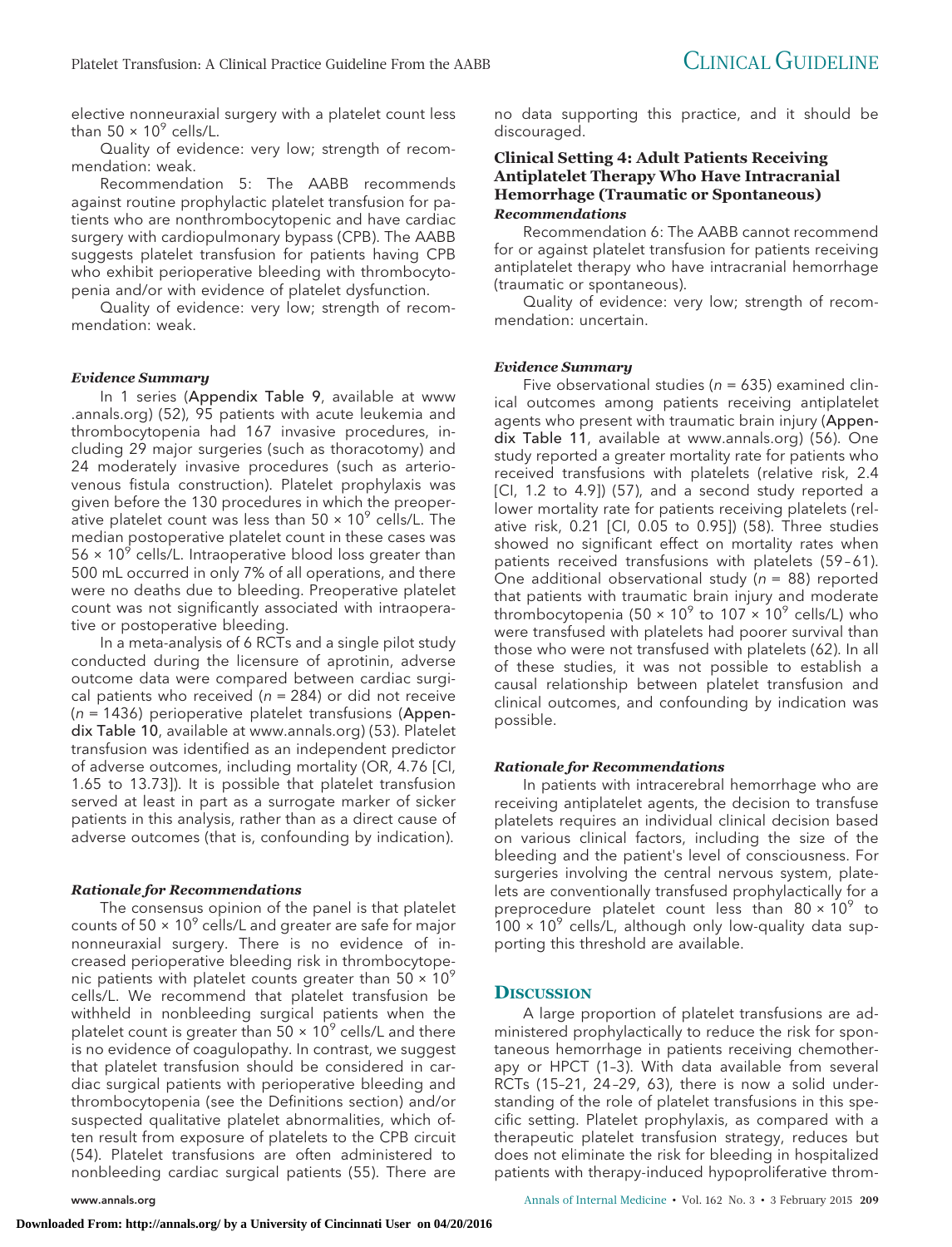bocytopenia. We recommend that these patients receive prophylactic platelet transfusions for a morning platelet count of  $10 \times 10^9$  cells/L or less. Clinicians can be assured that prophylaxis with low-dose platelets provides hemostasis that is equal to standard- or highdose platelets in patients with therapy-induced hypoproliferative thrombocytopenia. However, low-dose platelets must be transfused more often because they provide a lower platelet increment (18).

Only limited data are available to support transfusing platelets for indications other than prophylaxis against spontaneous bleeding in patients with therapyinduced hypoproliferative thrombocytopenia. Our panel took the position that it is appropriate for the AABB to address common and important clinical scenarios, such as the role of platelet transfusions in patients having invasive procedures, even as we await better data. Therefore, we decided to review observational data as a basis for platelet transfusion recommendations. The lower quality of data is reflected in the weak strength of recommendations outside of the hypoproliferative thrombocytopenia setting. In the specific case of CVC placement, our consensus opinion is that recent observational data (38, 41) support a platelet count transfusion threshold of  $20 \times 10^9$  cells/L. This threshold seems to be reasonable even for the placement of large-bore catheters for apheresis in thrombocytopenic patients (12). Observational data were also used to inform the platelet transfusion recommendation for LP, for which we suggest a threshold platelet count of  $50 \times 10^9$  cells/L. Most of the published data about the safety of performing diagnostic LP in the setting of thrombocytopenia comes from a single center's experience with pediatric patients (45); it is unclear how generalizable these data are to adult patients. Of 21 case reports of LP-associated spinal hematomas in adults, 17 (81%) occurred at a platelet count less than  $50 \times 10^9$  cells/L. However, in all but 1 patient, other risk factors for bleeding were identified (50). We believe that clinical judgment should be used about the need for platelet transfusion in patients requiring LP with platelet counts in the range of  $20 \times 10^9$  to  $50 \times 10^9$ cells/L.

#### **Comparison With Other Published Guidelines**

Our recommendation to provide prophylactic platelet transfusion at a platelet count of  $10 \times 10^9$ cells/L or less for patients with therapy-induced hypoproliferative thrombocytopenia is consistent with the current standard of practice as reflected in other published transfusion guidelines (64 –70). The recommendation of using a platelet count of  $50 \times 10^9$  cells/L or greater as a safe level to perform LP in adults falls within the spectrum of other published guidelines, which have typically recommended platelet thresholds ranging from  $20 \times 10^9$  to  $50 \times 10^9$  cells/L (50, 65, 66). The recommendation of a  $50 \times 10^9$ -cells/L platelet transfusion threshold for major nonneuraxial procedures is also consistent with other guidelines (64 –70). The suggestion to transfuse platelets to patients having CPB with perioperative bleeding and thrombocytope-

nia or suspected platelet dysfunction is concordant with the guideline from the Society of Thoracic Surgeons (71), which states, "It is reasonable to transfuse non-red cell hemostatic blood components based on clinical evidence of bleeding and preferably guided by specific point-of-care tests." We consider coronary artery bypass graft to serve as a model for all surgeries requiring CPB. Our recommendation to use a platelet count threshold of 20  $\times$  10<sup>9</sup> cells/L for CVC placement represents the most substantial break from other published guidelines (64 –70, 72, 73). The 2012 Society of Interventional Radiology guideline, for example, recommends a minimum platelet count of  $50 \times 10^9$  cells/L for CVC placement (73). We believe that existing observational data (38, 41) are sufficiently compelling to support using a lower platelet threshold. Adherence to this lower threshold should reduce transfusion risks while conserving resources.

#### **Recommendations for Future Research**

Grade 2 bleeding remains very common among patients receiving marrow-suppressive therapy, even with routine platelet prophylaxis (18, 19, 21). Other means of preventing bleeding in this setting should be explored, such as using antifibrinolytic therapy. Serious or life-threatening bleeding (grade 3 or 4) is fortunately rare. When severe bleeding occurs in patients with therapy-induced hypoproliferative thrombocytopenia, it is often at a platelet count greater than the  $10 \times 10^9$ cells/L threshold typically used for prophylaxis (25). Future studies should explore the role of platelet prophylaxis in patient subgroups that may have specific risk factors for bleeding.

Data addressing the question of a minimum safe platelet count for performing invasive procedures are limited and observational in nature. Randomized trials of prophylactic platelet transfusion for procedures would be valuable but would present logistic and ethical challenges. However, it would be straightforward to establish registries to document the outcomes of consecutive patients having specific procedures. We believe that this should be a high research priority.

Platelet count is the main laboratory measurement used to guide platelet transfusion; however, it provides no qualitative information about platelet hemostatic function. The clinical utility of in vitro platelet hemostasis testing, particularly at the point of care, remains a key area of exploration.

The ideal approach to platelet transfusion would be to administer sufficient platelets to optimize patient outcomes while avoiding unnecessary transfusions with their attendant risks and costs. The recommendations in this guideline reflect the AABB's current thinking on how platelet transfusions should be used in various clinical settings. These recommendations are not meant to be interpreted as strict standards but should provide a useful adjunct to providers' clinical judgment as individualized transfusion decisions are being made. We anticipate that these guidelines will be refined and improved over time, using new data from welldesigned prospective trials.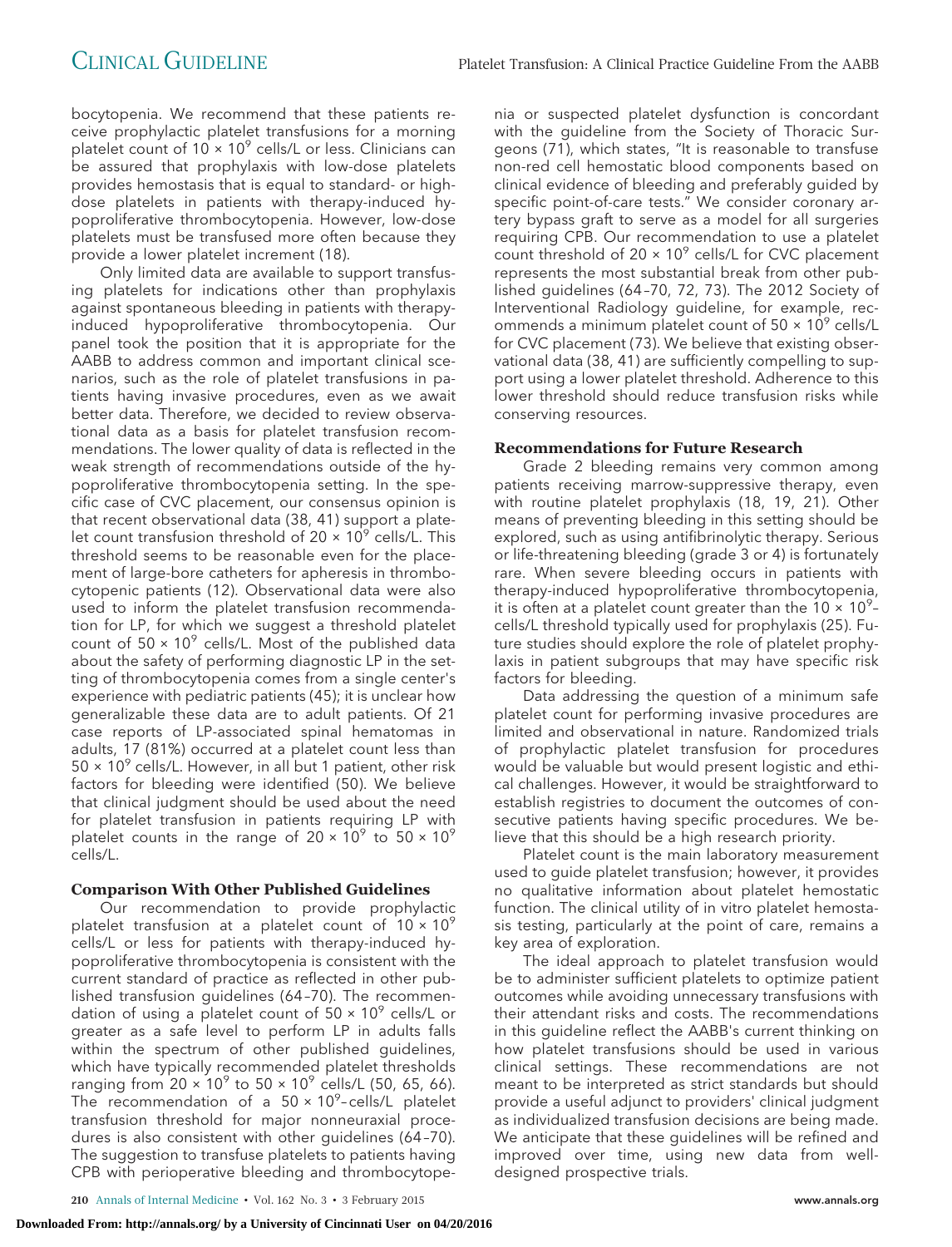From Brigham and Women's Hospital, Boston, Massachusetts; University of South Florida, Tampa, Florida; University of Washington, Seattle, Washington; University of British Columbia, Vancouver, British Columbia, Canada; Ottawa Hospital Research Institute, Ottawa, Ontario, Canada; Children's Hospital Colorado, Aurora, Colorado; Christiana Care Health System, Wilmington, Delaware; University of Minnesota, Minneapolis, Minnesota; University of Vermont, Burlington, Vermont; Washington University School of Medicine, St. Louis, Missouri; U.S. Food and Drug Administration, Silver Spring, Maryland; Wayne State University, Detroit, Michigan; The Children's Hospital of Philadelphia, Philadelphia, Pennsylvania; Englewood Hospital and Medical Center, Englewood, New Jersey; Yale School of Medicine, New Haven, Connecticut; McMaster University, Hamilton, Ontario, Canada; University of Massachusetts School of Medicine, Worcester, Massachusetts; University of Texas Southwestern Medical Center, Dallas, Texas; Johns Hopkins University, Baltimore, Maryland; and Children's National Medical Center, Washington, DC.

**Acknowledgment:** The authors thank Theresa Wiegmann for her outstanding skill and dedication in guiding this project and Jacqlyn Riposo for her superb logistic support.

**Disclosures:** Disclosures can be viewed at [www.acponline.](http://www.acponline.org/authors/icmje/ConflictOfInterestForms.do?msNum=M14-1589) [org/authors/icmje/ConflictOfInterestForms.do?msNum=M14](http://www.acponline.org/authors/icmje/ConflictOfInterestForms.do?msNum=M14-1589) [-1589.](http://www.acponline.org/authors/icmje/ConflictOfInterestForms.do?msNum=M14-1589)

**Requests for Single Reprints:** Richard M. Kaufman, MD, Department of Pathology, Brigham and Women's Hospital, Blood Bank, Amory 260, 75 Francis Street, Boston, MA 02115; e-mail, [rmkaufman@partners.org.](mailto:rmkaufman@partners.org)

Current author addresses and author contributions are available at [www.annals.org.](http://www.annals.org)

#### **References**

1. Whitaker BI. The 2011 National Blood Collection and Utilization Survey Report. Washington, DC: U.S. Department of Health and Human Services; 2013. Accessed at [www.hhs.gov/ash/bloodsafety](http://www.hhs.gov/ash/bloodsafety/2011-nbcus.pdf) [/2011-nbcus.pdf](http://www.hhs.gov/ash/bloodsafety/2011-nbcus.pdf) on 25 September 2014.

2. Greeno E, McCullough J, Weisdorf D. Platelet utilization and the transfusion trigger: a prospective analysis. Transfusion. 2007;47: 201-5. [PMID: 17302764]

3. Estcourt L, Stanworth S, Doree C, Hopewell S, Murphy MF, Tinmouth A, et al. Prophylactic platelet transfusion for prevention of bleeding in patients with haematological disorders after chemotherapy and stem cell transplantation. Cochrane Database Syst Rev. 2012;5:CD004269. [PMID: 22592695] doi:10.1002/14651858 .CD004269.pub3

4. Fuller AK, Uglik KM, Braine HG, King KE. A comprehensive program to minimize platelet outdating. Transfusion. 2011;51:1469-76. [PMID: 21303370] doi:10.1111/j.1537-2995.2010.03039.x

5. Riley W, Smalley B, Pulkrabek S, Clay ME, McCullough J. Using lean techniques to define the platelet (PLT) transfusion process and cost-effectiveness to evaluate PLT dose transfusion strategies. Transfusion. 2012;52:1957-67. [PMID: 22320153] doi:10.1111/j.1537 -2995.2011.03539.x

6. Heddle NM, Blajchman MA, Meyer RM, Lipton JH, Walker IR, Sher GD, et al. A randomized controlled trial comparing the frequency of acute reactions to plasma-removed platelets and prestorage WBCreduced platelets. Transfusion. 2002;42:556-66. [PMID: 12084163] 7. Heddle NM, Klama L, Meyer R, Walker I, Boshkov L, Roberts R, et al. A randomized controlled trial comparing plasma removal with white cell reduction to prevent reactions to platelets. Transfusion. 1999;39:231-8. [PMID: 10204584]

8. Stramer SL. Current risks of transfusion-transmitted agents: a review. Arch Pathol Lab Med. 2007;131:702-7. [PMID: 17488155]

9. Eder AF, Dy BA, Perez JM, Rambaud M, Benjamin RJ. The residual risk of transfusion-related acute lung injury at the American Red Cross (2008-2011): limitations of a predominantly male-donor plasma mitigation strategy. Transfusion. 2013;53:1442-9. [PMID: 23113676] doi:10.1111/j.1537-2995.2012.03935.x

10. Toy P, Gajic O, Bacchetti P, Looney MR, Gropper MA, Hubmayr R, et al; TRALI Study Group. Transfusion-related acute lung injury: incidence and risk factors. Blood. 2012;119:1757-67. [PMID: 22117051] doi:10.1182/blood-2011-08-370932

11. Kumar A, Mhaskar R, Grossman BJ, Kaufman RM, Tobian AA, Kleinman S, et al. Platelet transfusion: a systematic review of the clinical evidence. Transfusion. 2014. [PMID: 25387589] doi: 10.1111/ trf.12943 [Epub ahead of print]

12. Duffy SM, Coyle TE. Platelet transfusions and bleeding complications associated with plasma exchange catheter placement in patients with presumed thrombotic thrombocytopenic purpura. J Clin Apher. 2013;28:356-8. [PMID: 23720092] doi:10.1002/jca.21279

13. Guyatt GH, Oxman AD, Vist GE, Kunz R, Falck-Ytter Y, Alonso-Coello P, et al; GRADE Working Group. GRADE: an emerging consensus on rating quality of evidence and strength of recommendations. BMJ. 2008;336:924-6. [PMID: 18436948] doi:10.1136 /bmj.39489.470347.AD

14. Guyatt GH, Oxman AD, Kunz R, Falck-Ytter Y, Vist GE, Liberati A, et al; GRADE Working Group. Going from evidence to recommendations. BMJ. 2008;336:1049-51. [PMID: 18467413] doi:10.1136 /bmj.39493.646875.AE

15. Diedrich B, Remberger M, Shanwell A, Svahn BM, Ringdén O. A prospective randomized trial of a prophylactic platelet transfusion trigger of 10  $\times$  10(9) per L versus 30  $\times$  10(9) per L in allogeneic hematopoietic progenitor cell transplant recipients. Transfusion. 2005;45:1064-72. [PMID: 15987349]

16. Heddle NM, Cook RJ, Tinmouth A, Kouroukis CT, Hervig T, Klapper E, et al; SToP Study Investigators of the BEST Collaborative. A randomized controlled trial comparing standard- and low-dose strategies for transfusion of platelets (SToP) to patients with thrombocytopenia. Blood. 2009;113:1564-73. [PMID: 19109560] doi:10.1182 /blood-2008-09-178236

17. Sensebé L, Giraudeau B, Bardiaux L, Deconinck E, Schmidt A, Bidet ML, et al. The efficiency of transfusing high doses of platelets in hematologic patients with thrombocytopenia: results of a prospective, randomized, open, blinded end point (PROBE) study. Blood. 2005;105:862-4. [PMID: 15367427]

18. Slichter SJ, Kaufman RM, Assmann SF, McCullough J, Triulzi DJ, Strauss RG, et al. Dose of prophylactic platelet transfusions and prevention of hemorrhage. N Engl J Med. 2010;362:600-13. [PMID: 20164484] doi:10.1056/NEJMoa0904084

19. Stanworth SJ, Estcourt LJ, Powter G, Kahan BC, Dyer C, Choo L, et al; TOPPS Investigators. A no-prophylaxis platelet-transfusion strategy for hematologic cancers. N Engl J Med. 2013;368:1771-80. [PMID: 23656642] doi:10.1056/NEJMoa1212772

20. Tinmouth A, Tannock IF, Crump M, Tomlinson G, Brandwein J, Minden M, et al. Low-dose prophylactic platelet transfusions in recipients of an autologous peripheral blood progenitor cell transplant and patients with acute leukemia: a randomized controlled trial with a sequential Bayesian design. Transfusion. 2004;44:1711-9. [PMID: 15584985]

21. Wandt H, Schaefer-Eckart K, Wendelin K, Pilz B, Wilhelm M, Thalheimer M, et al; Study Alliance Leukemia. Therapeutic platelet transfusion versus routine prophylactic transfusion in patients with haematological malignancies: an open-label, multicentre, randomised study. Lancet. 2012;380:1309-16. [PMID: 22877506] doi: 10.1016/S0140-6736(12)60689-8

22. Miller AB, Hoogstraten B, Staquet M, Winkler A. Reporting results of cancer treatment. Cancer. 1981;47:207-14. [PMID: 7459811] 23. Estcourt LJ, Heddle N, Kaufman R, McCullough J, Murphy MF, Slichter S, et al; Biomedical Excellence for Safer Transfusion Collab-

www.annals.org **Annals of Internal Medicine • Vol. 162 No. 3 • 3 February 2015 211**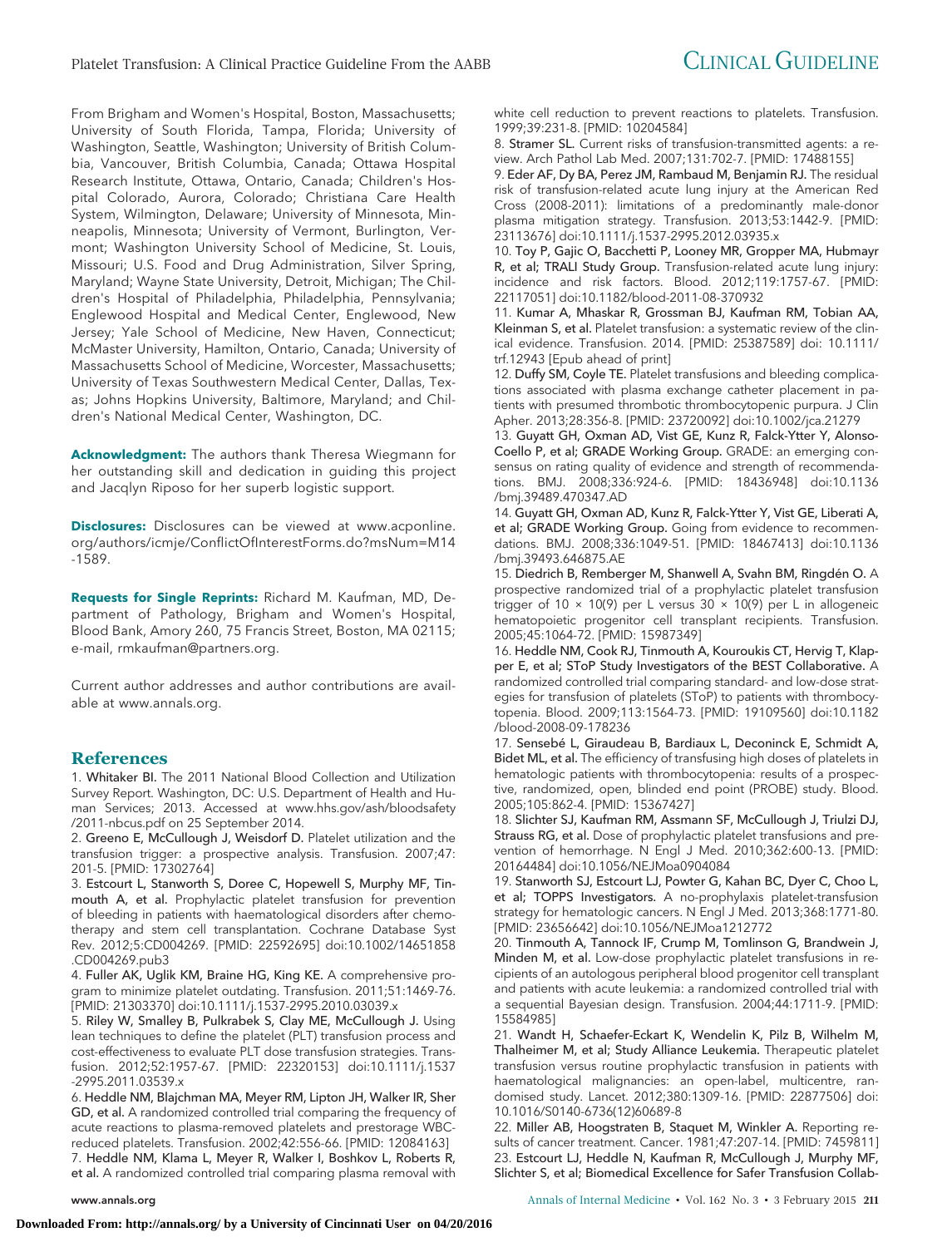orative. The challenges of measuring bleeding outcomes in clinical trials of platelet transfusions. Transfusion. 2013;53:1531-43. [PMID: 23305609] doi:10.1111/trf.12058

24. Murphy S, Litwin S, Herring LM, Koch P, Remischovsky J, Donaldson MH, et al. Indications for platelet transfusion in children with acute leukemia. Am J Hematol. 1982;12:347-56. [PMID: 6981349]

25. Stanworth SJ, Estcourt LJ, Llewelyn CA, Murphy MF, Wood EM; TOPPS Study Investigators. Impact of prophylactic platelet transfusions on bleeding events in patients with hematologic malignancies: a subgroup analysis of a randomized trial (CME). Transfusion. 2014; 54:2385-93. [PMID: 24724863] doi:10.1111/trf.12646

26. Heckman KD, Weiner GJ, Davis CS, Strauss RG, Jones MP, Burns CP. Randomized study of prophylactic platelet transfusion threshold during induction therapy for adult acute leukemia: 10,000/microL versus 20,000/microL. J Clin Oncol. 1997;15:1143-9. [PMID: 9060557]

27. Zumberg MS, del Rosario ML, Nejame CF, Pollock BH, Garzarella L, Kao KJ, et al. A prospective randomized trial of prophylactic platelet transfusion and bleeding incidence in hematopoietic stem cell transplant recipients: 10,000/L versus 20,000/microL trigger. Biol Blood Marrow Transplant. 2002;8:569-76. [PMID: 12434952]

28. Rebulla P, Finazzi G, Marangoni F, Avvisati G, Gugliotta L, Tognoni G, et al. The threshold for prophylactic platelet transfusions in adults with acute myeloid leukemia. Gruppo Italiano Malattie Ematologiche Maligne dell'Adulto. N Engl J Med. 1997;337:1870-5. [PMID: 9407153]

29. Roy AJ, Jaffe N, Djerassi I. Prophylactic platelet transfusions in children with acute leukemia: a dose response study. Transfusion. 1973;13:283-90. [PMID: 4750180]

30. Fritz RD, Forkner CE Jr, Freireich EJ, Frei E 3rd, Thomas LB. The association of fatal intracranial hemorrhage and blastic crisis in patients with acute leukemia. N Engl J Med. 1959;261:59-64. [PMID: 13666978]

31. Han T, Stutzman L, Cohen E, Kim U. Effect of platelet transfusion on hemorrhage in patients with acute leukemia. An autopsy study. Cancer. 1966;19:1937-42. [PMID: 5224775]

32. Slichter SJ, Harker LA. Thrombocytopenia: mechanisms and management of defects in platelet production. Clin Haematol. 1978; 7:523-39. [PMID: 363326]

33. Lozano M, Mahon A, van der Meer PF, Stanworth S, Cid J, Devine D, et al; Biomedical Excellence for Safer Transfusion (BEST) Collaborative. Counting platelets at transfusion threshold levels: impact on the decision to transfuse. A BEST Collaborative - UK NEQAS(H) International Exercise. Vox Sang. 2014;106:330-6. [PMID: 24330101] doi:10.1111/vox.12110

34. Segal HC, Briggs C, Kunka S, Casbard A, Harrison P, Machin SJ, et al. Accuracy of platelet counting haematology analysers in severe thrombocytopenia and potential impact on platelet transfusion. Br J Haematol. 2005;128:520-5. [PMID: 15686462]

35. Barrera R, Mina B, Huang Y, Groeger JS. Acute complications of central line placement in profoundly thrombocytopenic cancer patients. Cancer. 1996;78:2025-30. [PMID: 8964028]

36. Doerfler ME, Kaufman B, Goldenberg AS. Central venous catheter placement in patients with disorders of hemostasis. Chest. 1996; 110:185-8. [PMID: 8681626]

37. Fisher NC, Mutimer DJ. Central venous cannulation in patients with liver disease and coagulopathy—a prospective audit. Intensive Care Med. 1999;25:481-5. [PMID: 10401942]

38. Haas B, Chittams JL, Trerotola SO. Large-bore tunneled central venous catheter insertion in patients with coagulopathy. J Vasc Interv Radiol. 2010;21:212-7. [PMID: 20123206] doi:10.1016/j.jvir.2009 .10.032

39. Mumtaz H, Williams V, Hauer-Jensen M, Rowe M, Henry-Tillman RS, Heaton K, et al. Central venous catheter placement in patients with disorders of hemostasis. Am J Surg. 2000;180:503-5. [PMID: 11182407]

40. Ray CE Jr, Shenoy SS. Patients with thrombocytopenia: outcome of radiologic placement of central venous access devices. Radiology. 1997;204:97-9. [PMID: 9205228]

41. Zeidler K, Arn K, Senn O, Schanz U, Stussi G. Optimal preprocedural platelet transfusion threshold for central venous catheter insertions in patients with thrombocytopenia. Transfusion. 2011;51:2269- 76. [PMID: 21517892] doi:10.1111/j.1537-2995.2011.03147.x

42. Breuer AC, Tyler HR, Marzewski DJ, Rosenthal DS. Radicular vessels are the most probable source of needle-induced blood in lumbar puncture: significance for the thrombocytopenic cancer patient. Cancer. 1982;49:2168-72. [PMID: 7074532]

43. Creutzfeldt CJ, Weinstein JR, Longstreth WT Jr, Becker KJ, McPharlin TO, Tirschwell DL. Prior antiplatelet therapy, platelet infusion therapy, and outcome after intracerebral hemorrhage. J Stroke Cerebrovasc Dis. 2009;18:221-8. [PMID: 19426894] doi:10.1016/j .jstrokecerebrovasdis.2008.10.007

44. Feusner J. Platelet transfusion "trigger" for lumbar puncture [Letter]. Pediatr Blood Cancer. 2004;43:793. [PMID: 15368544]

45. Howard SC, Gajjar A, Ribeiro RC, Rivera GK, Rubnitz JE, Sandlund JT, et al. Safety of lumbar puncture for children with acute lymphoblastic leukemia and thrombocytopenia. JAMA. 2000;284: 2222-4. [PMID: 11056594]

46. Kitanovski L, Trampus-Bakija A, Benedik-Dolnicar M. Prophylactic platelet transfusions before lumbal puncture. Zdravniski Vestnik-Slovenian Medical Journal. 2008;77:I111-I5.

47. Ruell J, Karuvattil R, Wynn R, Will A. Platelet count has no influence on traumatic and bloody lumbar puncture in children undergoing intrathecal chemotherapy [Letter]. Br J Haematol. 2007;136: 347-8. [PMID: 17156399]

48. Veen JJ, Vora AJ, Welch JC. Lumbar puncture in thrombocytopenic children [Letter]. Br J Haematol. 2004;127:233-4. [PMID: 15461636]

49. Vavricka SR, Walter RB, Irani S, Halter J, Schanz U. Safety of lumbar puncture for adults with acute leukemia and restrictive prophylactic platelet transfusion. Ann Hematol. 2003;82:570-3. [PMID: 12904898]

50. van Veen JJ, Nokes TJ, Makris M. The risk of spinal haematoma following neuraxial anaesthesia or lumbar puncture in thrombocytopenic individuals. Br J Haematol. 2010;148:15-25. [PMID: 19775301] doi:10.1111/j.1365-2141.2009.07899.x

51. Choi S, Brull R. Neuraxial techniques in obstetric and nonobstetric patients with common bleeding diatheses. Anesth Analg. 2009;109:648-60. [PMID: 19608843] doi:10.1213/ane .0b013e3181ac13d1

52. Bishop JF, Schiffer CA, Aisner J, Matthews JP, Wiernik PH. Surgery in acute leukemia: a review of 167 operations in thrombocytopenic patients. Am J Hematol. 1987;26:147-55. [PMID: 3661547]

53. Spiess BD, Royston D, Levy JH, Fitch J, Dietrich W, Body S, et al. Platelet transfusions during coronary artery bypass graft surgery are associated with serious adverse outcomes. Transfusion. 2004;44: 1143-8. [PMID: 15265117]

54. Whitlock R, Crowther MA, Ng HJ. Bleeding in cardiac surgery: its prevention and treatment—an evidence-based review. Crit Care Clin. 2005;21:589-610. [PMID: 15992674]

55. Qureshi H, Lowe D, Dobson P, Grant-Casey J, Parris E, Dalton D, et al; National Blood Service/Royal College of Physicians National Comparative Audit of Blood Transfusion programme. National comparative audit of the use of platelet transfusions in the U.K. Transfus Clin Biol. 2007;14:509-13. [PMID: 18359658] doi:10.1016/j .tracli.2008.01.002

56. Nishijima DK, Zehtabchi S, Berrong J, Legome E. Utility of platelet transfusion in adult patients with traumatic intracranial hemorrhage and preinjury antiplatelet use: a systematic review. J Trauma Acute Care Surg. 2012;72:1658-63. [PMID: 22695437] doi:10.1097 /TA.0b013e318256dfc5

57. Ohm C, Mina A, Howells G, Bair H, Bendick P. Effects of antiplatelet agents on outcomes for elderly patients with traumatic intracranial hemorrhage. J Trauma. 2005;58:518-22. [PMID: 15761345]

58. Wong DK, Lurie F, Wong LL. The effects of clopidogrel on elderly traumatic brain injured patients. J Trauma. 2008;65:1303-8. [PMID: 19077618] doi:10.1097/TA.0b013e318185e234

59. Downey DM, Monson B, Butler KL, Fortuna GR Jr, Saxe JM, Dolan JP, et al. Does platelet administration affect mortality in elderly

**212** Annals of Internal Medicine • Vol. 162 No. 3 • 3 February 2015 www.annals.org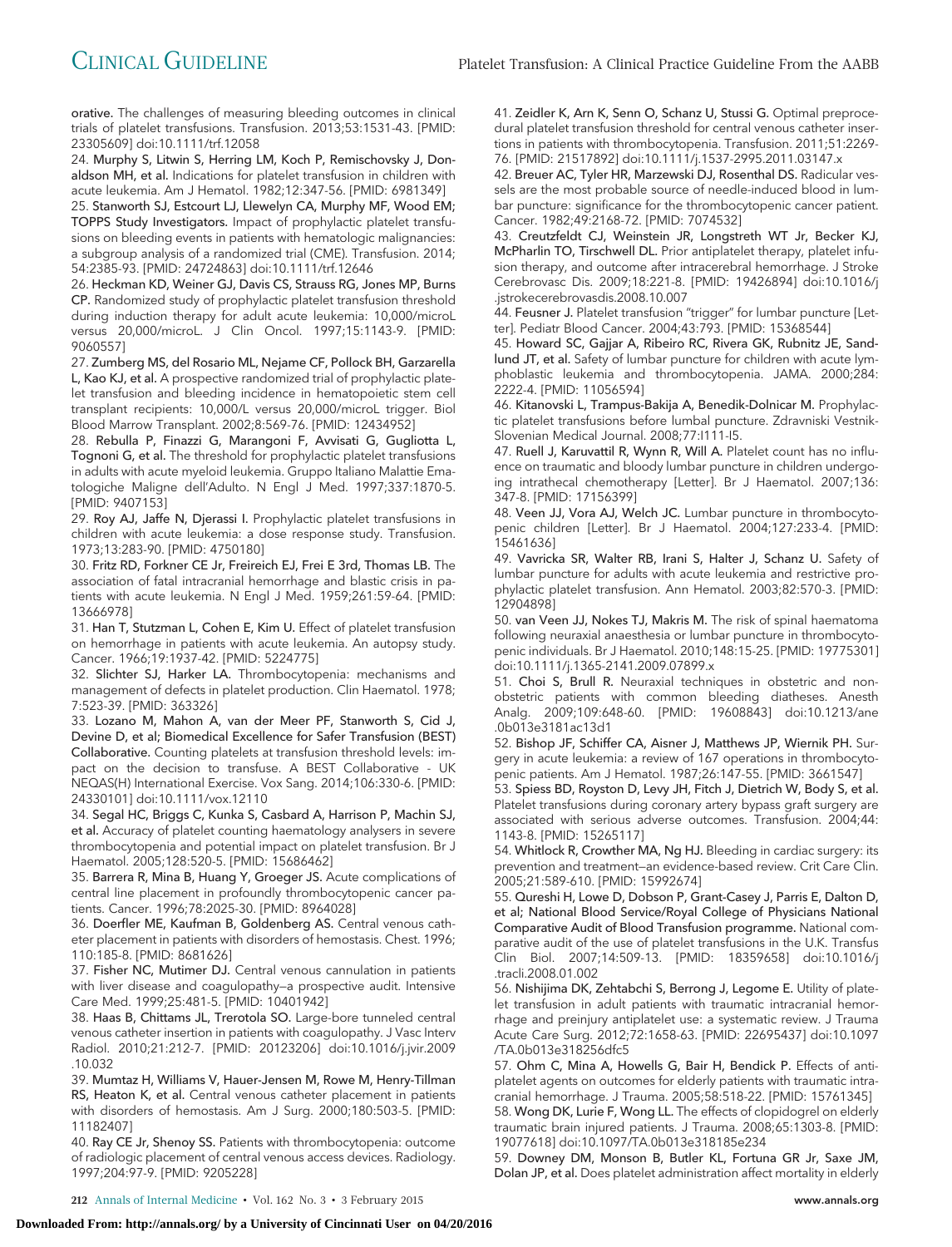head-injured patients taking antiplatelet medications? Am Surg. 2009;75:1100-3. [PMID: 19927514]

60. Ivascu FA, Howells GA, Junn FS, Bair HA, Bendick PJ, Janczyk RJ. Predictors of mortality in trauma patients with intracranial hemorrhage on preinjury aspirin or clopidogrel. J Trauma. 2008;65:785-8. [PMID: 18849791] doi:10.1097/TA.0b013e3181848caa

61. Washington CW, Schuerer DJ, Grubb RL Jr. Platelet transfusion: an unnecessary risk for mild traumatic brain injury patients on antiplatelet therapy. J Trauma. 2011;71:358-63. [PMID: 21825939] doi: 10.1097/TA.0b013e318220ad7e

62. Anglin CO, Spence JS, Warner MA, Paliotta C, Harper C, Moore C, et al. Effects of platelet and plasma transfusion on outcome in traumatic brain injury patients with moderate bleeding diatheses. J Neurosurg. 2013;118:676-86. [PMID: 23259827] doi:10.3171 /2012.11.JNS12622

63. Solomon J, Bofenkamp T, Fahey JL, Chillar RK, Beutel E. Platelet prophylaxis in acute non-lymphoblastic leukaemia [Letter]. Lancet. 1978;1:267. [PMID: 74683]

64. British Committee for Standards in Haematology, Blood Transfusion Task Force. Guidelines for the use of platelet transfusions. Br J Haematol. 2003;122:10-23. [PMID: 12823341]

65. JPAC – Joint United Kingdom (UK) Blood Transfusion and Tissue Transplantation Services Professional Advisory Committee. Transfusion Handbook: Transfusion in Surgery. 2013. Accessed at [www.transfusionguidelines.org.uk/transfusion-handbook/7-effective](http://www.transfusionguidelines.org.uk/transfusion-handbook/7-effective-transfusion-in-surgery-and-critical-care/7-1-transfusion-in-surgery) [-transfusion-in-surgery-and-critical-care/7-1-transfusion-in-surgery](http://www.transfusionguidelines.org.uk/transfusion-handbook/7-effective-transfusion-in-surgery-and-critical-care/7-1-transfusion-in-surgery) on 25 September 2014.

66. Haas FLJM, van Rhenen DJ, de Vries RRP, Overbeeke MAM, Novotny VMJ, Henny CP. Blood Transfusion Guideline. Utrecht, Netherlands: Institute for Healthcare Improvement; 2011. Accessed at [www.sanquin.nl/repository/documenten/en/prod-en-dienst](http://www.sanquin.nl/repository/documenten/en/prod-en-dienst/287294/blood-transfusion-guideline.pdf) [/287294/blood-transfusion-guideline.pdf](http://www.sanquin.nl/repository/documenten/en/prod-en-dienst/287294/blood-transfusion-guideline.pdf) on 25 September 2014. 67. Samama CM, Djoudi R, Lecompte T, Nathan N, Schved JF; French Health Products Safety Agency (AFSSAPS) Expert Group. Perioperative platelet transfusion. Recommendations of the French Health Products Safety Agency (AFSSAPS) 2003. Minerva Anestesiol. 2006;72:447-52. [PMID: 16682914]

68. Samama CM, Djoudi R, Lecompte T, Nathan-Denizot N, Schved JF; Agence Française de Sécurité Sanitaire des Produits de Santé expert group. Perioperative platelet transfusion: recommendations of the Agence Française de Sécurité Sanitaire des Produits de Santé (AFSSaPS) 2003. Can J Anaesth. 2005;52:30-7. [PMID: 15625253]

69. Schiffer CA, Anderson KC, Bennett CL, Bernstein S, Elting LS, Goldsmith M, et al; American Society of Clinical Oncology. Platelet transfusion for patients with cancer: clinical practice guidelines of the American Society of Clinical Oncology. J Clin Oncol. 2001;19:1519- 38. [PMID: 11230498]

70. Tosetto A, Balduini CL, Cattaneo M, De Candia E, Mariani G, Molinari AC, et al; Italian Society for Haemostasis and Thrombosis. Management of bleeding and of invasive procedures in patients with platelet disorders and/or thrombocytopenia: Guidelines of the Italian Society for Haemostasis and Thrombosis (SISET). Thromb Res. 2009;124:e13-8. [PMID: 19631969] doi:10.1016/j.thromres.2009 .06.009

71. Ferraris VA, Brown JR, Despotis GJ, Hammon JW, Reece TB, Saha SP, et al; Society of Thoracic Surgeons Blood Conservation Guideline Task Force. 2011 update to the Society of Thoracic Surgeons and the Society of Cardiovascular Anesthesiologists blood conservation clinical practice guidelines. Ann Thorac Surg. 2011;91: 944-82. [PMID: 21353044] doi:10.1016/j.athoracsur.2010.11.078

72. Malloy PC, Grassi CJ, Kundu S, Gervais DA, Miller DL, Osnis RB, et al; Standards of Practice Committee with Cardiovascular and Interventional Radiological Society of Europe (CIRSE) Endorsement. Consensus guidelines for periprocedural management of coagulation status and hemostasis risk in percutaneous image-guided interventions. J Vasc Interv Radiol. 2009;20:S240-9. [PMID: 19394868] doi:10.1016/j.jvir.2008.11.027

73. Patel IJ, Davidson JC, Nikolic B, Salazar GM, Schwartzberg MS, Walker TG, et al; Standards of Practice Committee, with Cardiovascular and Interventional Radiological Society of Europe (CIRSE) Endorsement. Consensus guidelines for periprocedural management of coagulation status and hemostasis risk in percutaneous imageguided interventions. J Vasc Interv Radiol. 2012;23:727-36. [PMID: 22513394] doi:10.1016/j.jvir.2012.02.012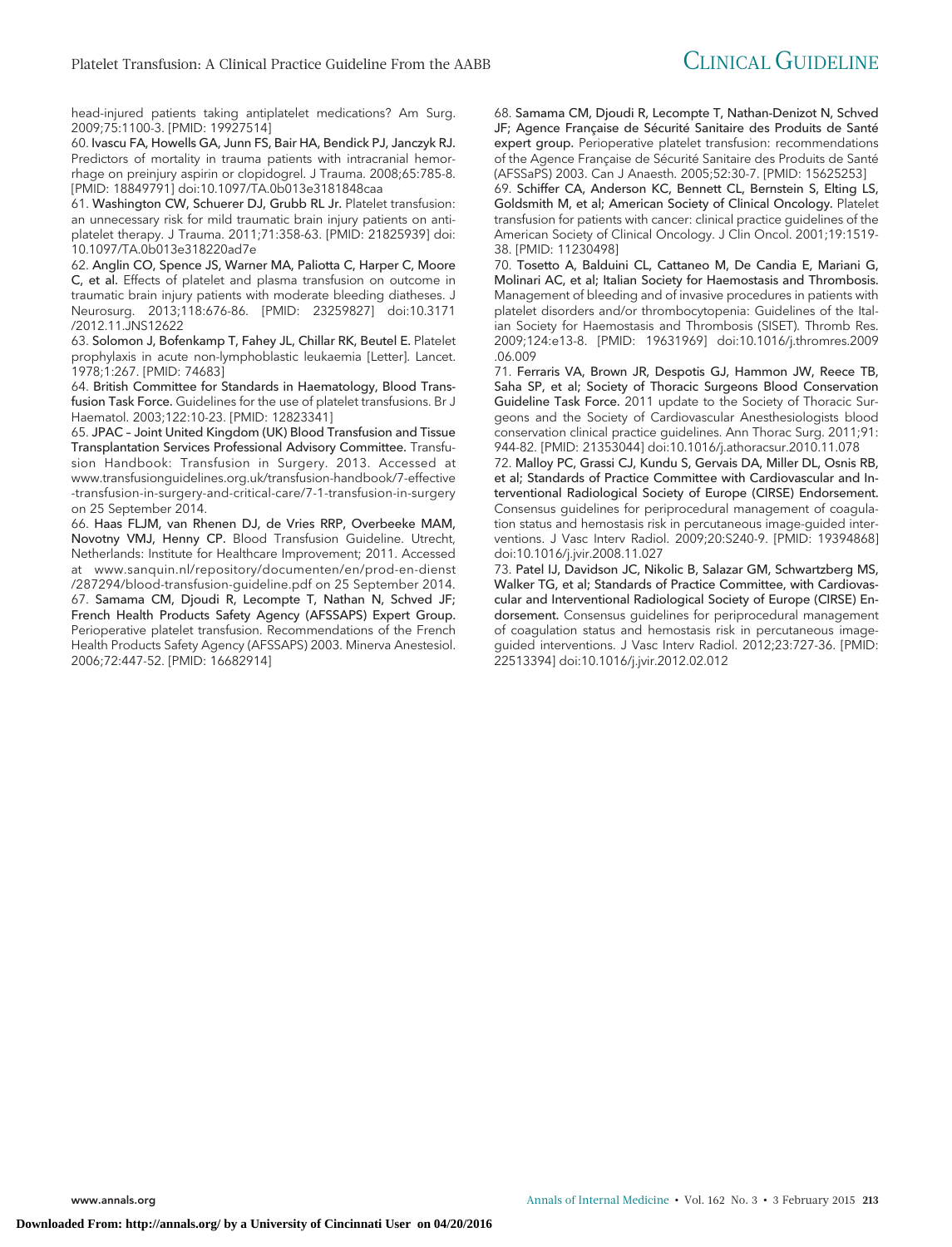# **Annals of Internal Medicine**

**Current Author Addresses:** Dr. Kaufman: Department of Pathology, Brigham and Women's Hospital, Blood Bank, Amory 260, 75 Francis Street, Boston, MA 02115.

Dr. Djulbegovic: University of South Florida, 3515 East Fletcher Avenue, Health/Therapy 1201, Health/College of Medicine 27, Tampa, FL 33612.

Dr. Gernsheimer: University of Washington, 1959 NE Pacific Street, Box 356330, Seattle, WA 98195.

Dr. Kleinman: University of British Columbia, 1281 Rockcrest Avenue, Victoria, British Columbia V9A 4W4, Canada.

Dr. Tinmouth: Clinical Epidemiology Research Unit, Ottawa Hospital Research Institute, General Campus, Box 201, Room 1812-C, 501 Smyth Road, Ottawa, Ontario K1H 8L6, Canada. Dr. Capocelli: Department of Pathology, Children's Hospital Colorado, B120, Aurora, CO 80045.

Dr. Cipolle: Christiana Care Health System, Surgical and Critical Care Associates, 4755 Ogletown-Stanton Road, Suite 1320, Newark, DE 19713.

Dr. Cohn: Department of Laboratory Medicine and Pathology, University of Minnesota, Mayo D242, Mayo Mail Code 609, 420 Delaware Street Southeast, Minneapolis, MN 55455.

Dr. Fung: Department of Pathology, University of Vermont and Fletcher Allen Health Care, 111 Colchester Avenue, Burlington, VT 05401.

Dr. Grossman: Department of Pathology and Immunology, Washington University School of Medicine, 660 South Euclid Avenue, Campus Box 8118, St. Louis, MO 63110.

Dr. Mintz: Division of Hematology Clinical Review, Center for Biologics Evaluation and Research, U.S. Food and Drug Administration, 10903 New Hampshire Avenue, Silver Spring, MD 20993.

Dr. O'Malley: Department of Pathology, Wayne State University School of Medicine, 3990 John R. Road, Harper University Hospital, Detroit Medical Center, Detroit, MI 48202.

Dr. Sesok-Pizzini: Children's Hospital of Philadelphia, 5136 Main Hospital, 34th Street and Civic Center Boulevard, Philadelphia, PA 19104-4399.

Dr. Shander: Department of Anesthesiology and Critical Care Medicine, Englewood Hospital and Medical Center, 350 Engle Street, Englewood, NJ 07631.

Dr. Stack: Yale School of Medicine, Pathology and Laboratory Medicine Service/113, 950 Campbell Avenue, West Haven, CT 06516-2770.

Dr. Webert: Canadian Blood Services, 35 Stone Church Road, Suite 200, Ancaster, Ontario L9K 1S5, Canada.

Dr. Weinstein: University of Massachusetts Medical School, 55 Lake Avenue North, LA-113, Worcester, MA 01655.

Dr. Welch: University of Texas Southwestern Medical Center, 5161 Harry Hines Boulevard, CS5.112, Dallas, TX 75390-8855. Dr. Whitman: Division of Cardiac Surgery, Johns Hopkins University, Suite 7107/Zayed Tower, 1800 Orleans Street, Baltimore, MD 21287.

Dr. Wong: Division of Laboratory Medicine, Children's National Medical Center, 111 Michigan Avenue NW, Washington, DC 20010.

Dr. Tobian: Department of Pathology, Division of Transfusion Medicine, Johns Hopkins University, Carnegie 437, 600 North Wolfe Street, Baltimore, MD 21287.

**Author Contributions:** Conception and design: R.M. Kaufman, B. Djulbegovic, T. Gernsheimer, S. Kleinman, A.T. Tinmouth, B.J. Grossman, P.D. Mintz, D.A. Sesok-Pizzini, G.E. Stack, K.E. Webert, R. Weinstein, A.A.R. Tobian.

Analysis and interpretation of the data: R.M. Kaufman, B. Djulbegovic, T. Gernsheimer, S. Kleinman, A.T. Tinmouth, K.E. Capocelli, C.S. Cohn, M.K. Fung, B.J. Grossman, P.D. Mintz, B.A. O'Malley, D.A. Sesok-Pizzini, A. Shander, G.E. Stack, K.E. Webert, R. Weinstein, B.G. Welch, G.J. Whitman, E.C. Wong, A.A.R. Tobian.

Drafting of the article: R.M. Kaufman, B. Djulbegovic, T. Gernsheimer, S. Kleinman, A.T. Tinmouth, K.E. Capocelli, M.D. Cipolle, D.A. Sesok-Pizzini, A. Shander, B.G. Welch, A.A.R. Tobian.

Critical revision of the article for important intellectual content: R.M. Kaufman, B. Djulbegovic, T. Gernsheimer, S. Kleinman, A.T. Tinmouth, K.E. Capocelli, M.D. Cipolle, M.K. Fung, B.J. Grossman, P.D. Mintz, B.A. O'Malley, D.A. Sesok-Pizzini, A. Shander, K.E. Webert, R. Weinstein, G.J. Whitman, E.C. Wong, A.A.R. Tobian.

Final approval of the article: R.M. Kaufman, B. Djulbegovic, T. Gernsheimer, S. Kleinman, A.T. Tinmouth, K.E. Capocelli, C.S. Cohn, M.K. Fung, B.J. Grossman, P.D. Mintz, B.A. O'Malley, D.A. Sesok-Pizzini, A. Shander, K.E. Webert, R. Weinstein, B.G. Welch, E.C. Wong, A.A.R. Tobian.

Provision of study materials or patients: B. Djulbegovic.

Statistical expertise: B. Djulbegovic.

Administrative, technical, or logistic support: M.K. Fung, A.A.R. Tobian.

Collection and assembly of data: B. Djulbegovic, G.E. Stack, A.A.R. Tobian.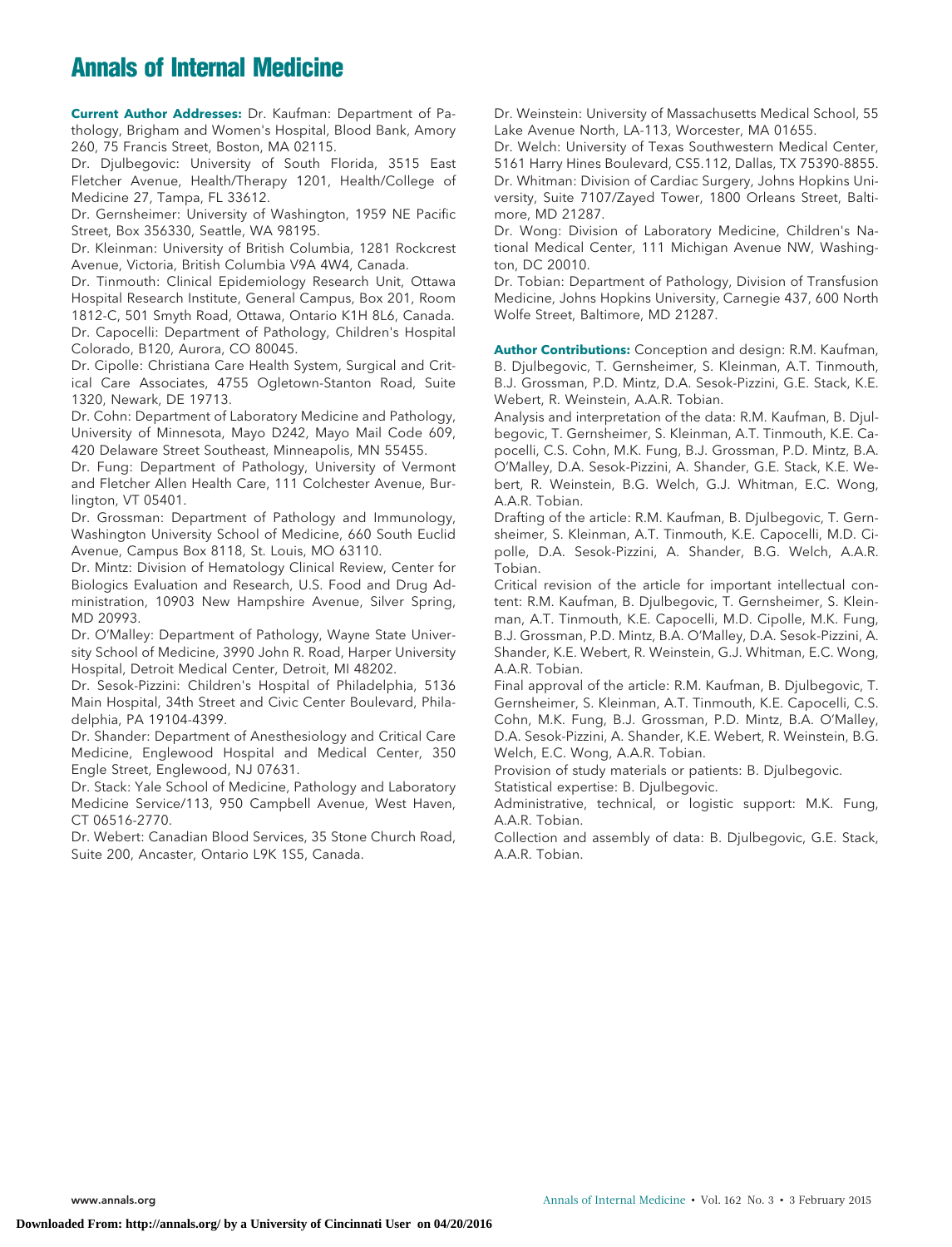### *Appendix Table 1.* Panel Members' Conflicts of Interest

| <b>Panel Member</b>           | <b>Conflicts of Interest</b> |
|-------------------------------|------------------------------|
| Kelley E. Capocelli, MD       | None                         |
| Mark D. Cipolle, MD, PhD      | None                         |
| Claudia S. Cohn, MD, PhD      | None                         |
| Benjamin Djulbegovic, MD, PhD | None                         |
| Mark K. Fung, MD, PhD         | None                         |
| Terry Gernsheimer, MD         | None                         |
| Brenda J. Grossman, MD, MPH   | None                         |
| Richard M. Kaufman, MD        | None                         |
| Steven Kleinman, MD           | None                         |
| Paul D. Mintz, MD             | None                         |
| Barbara A. O'Malley, MD       | None                         |
| Deborah A. Sesok-Pizzini, MD  | None                         |
| Aryeh Shander, MD             | None                         |
| Gary E. Stack, MD, PhD        | None                         |
| Alan T. Tinmouth, MD          | None                         |
| Aaron A.R. Tobian, MD, PhD    | None                         |
| Kathryn E. Webert, MD, MSc    | None                         |
| Robert Weinstein, MD          | None                         |
| Babu G. Welch, MD             | None                         |
| Glenn J. Whitman, MD          | None                         |
| Edward C. Wong, MD            | None                         |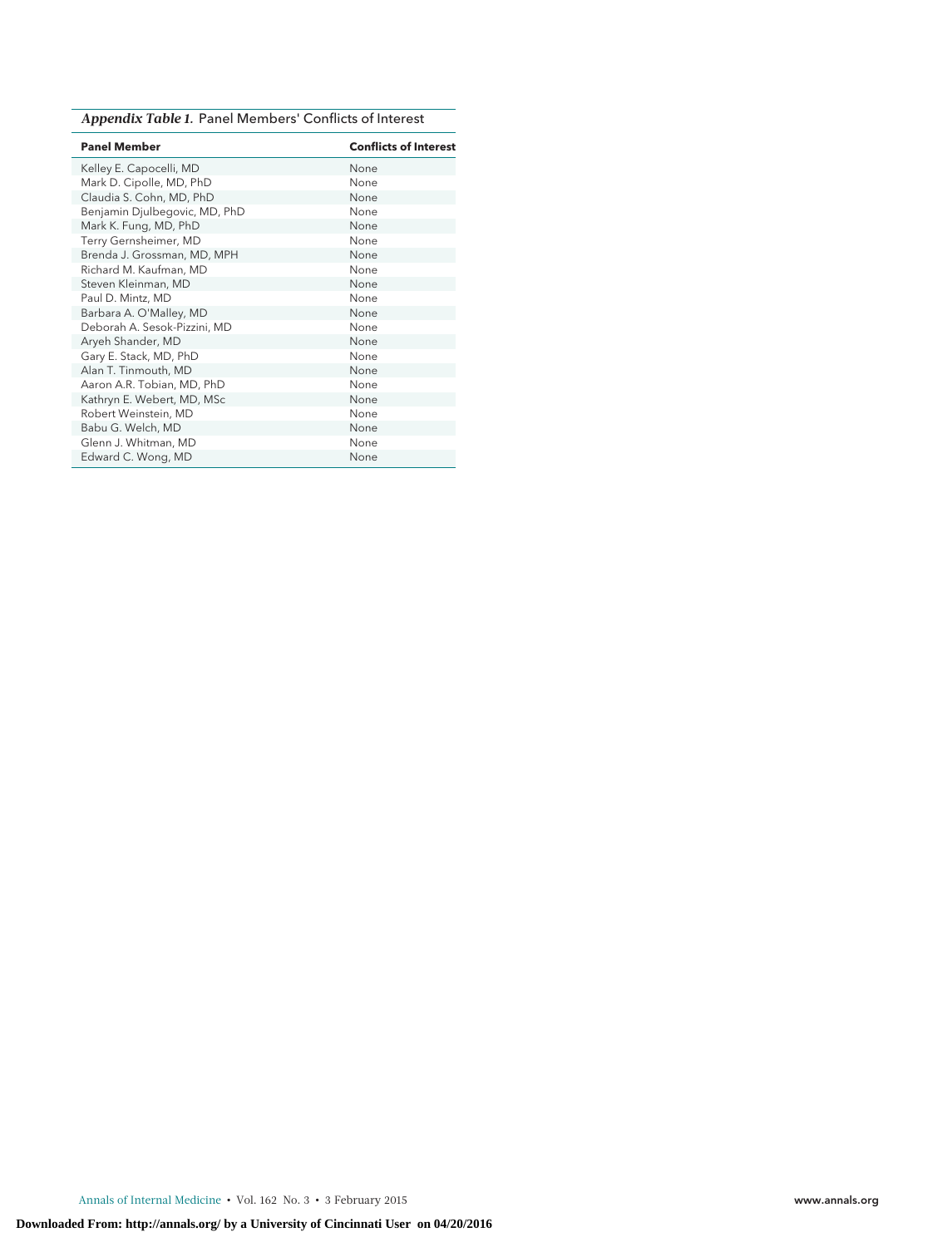#### *Appendix Table 2.* Search Strategy Used for Systematic Review of the Literature\*

#### **PubMed**

1. Search strategy for prophylactic platelet transfusion studies

(blood transfusion OR Blood Transfusion[Mesh] OR "Blood Cells/transplantation"[Mesh] OR transfus\* [tiab])

AND

(Platelet Count[Mesh] OR platelet count [tiab]) OR Platelet [tiab] transfusion OR Platelet Transfusion[Mesh] OR platelet\* [tiab]

AND

(Prophyla\* [tiab] OR bleed\* OR transfus\*[tiab])

AND

(threshold\* OR trigger\* OR count OR policy [tiab] OR adminis\* OR guideline\* OR dose [tiab] OR dosing [tiab] OR dosage [tiab] OR transfus\*[tiab] OR practice [tiab] OR transfus\*)

2. Search strategy for therapeutic platelet transfusion studies

(blood transfusion OR Blood Transfusion[Mesh] OR "Blood Cells/transplantation"[Mesh] OR transfus\* [tiab])

AND

(Platelet Count[Mesh] OR platelet count [tiab]) OR Platelet [tiab] transfusion OR Platelet Transfusion[Mesh] OR platelet\* [tiab]

AND

(Therapeutic [tiab] OR therap\*[tiab])

AND

(threshold\* OR trigger\* OR count OR policy [tiab] OR adminis\* OR guideline\* OR dose OR dosing OR dosage OR practice [tiab] OR transfus\* [tiab])

#### **Cochrane Central Register of Controlled Trials**

3. Search strategy for prophylactic platelet transfusion studies

Prophyla\* platelet\* transfuse\*

4. Search strategy for therapeutic platelet transfusion studies

Therapeutic\* platelet\* transfuse\*

#### **Web of Science**

No subject heading-all keywords

5. Search strategy for prophylactic platelet transfusion studies (blood transfusion OR Blood Cells transplantation OR transfus\*)

AND

(platelet AND (count OR transfus\*)) OR (Prophyla\* OR bleed\* OR transfus\*) (whole phrase in title field)

AND

(threshold\* OR trigger\* OR count\* OR policy OR adminis\* OR guideline\* OR dose OR dosing OR dosage OR practice OR transfus\*) 6. Search strategy for therapeutic platelet transfusion studies (blood transfusion OR Blood Cells transplantation OR transfus\*) AND

(platelet AND (count OR transfus\*)) OR (Therapeutic [tiab] OR therap\*[tiab]) (whole phrase in title field)

AND

(threshold\* OR trigger\* OR count OR policy [tiab] OR adminis\* OR guideline\* OR dose OR dosing OR dosage OR practice [tiab] OR transfus\* [tiab]) 7. Additional search

The yield on the original search strategy was not optimum for all diseases. Therefore, we also searched the Pubmed clinical queries by using a combination of 2 terms of "platelet transfusion" AND "disease category".

7.1. Platelet transfusion AND idiopathic thrombocytopenic purpura. The resultant search strategy from PubMed Clinical Queries is shown below:

Therapy/Broad[filter] AND (("platelet transfusion"[MeSH Terms] OR ("platelet"[All Fields] AND "transfusion"[All Fields]) OR "platelet transfusion"[All Fields]) AND ("purpura, thrombocytopenic, idiopathic"[MeSH Terms] OR ("purpura"[All Fields] AND "thrombocytopenic"[All Fields] AND "idiopathic"[All Fields]) OR "idiopathic thrombocytopenic purpura"[All Fields] OR ("idiopathic"[All Fields] AND "thrombocytopenic"[All Fields] AND "purpura"[All Fields]))) 7.2. Platelet transfusion AND Disseminated Intravascular Coagulation

Therapy/Broad[filter] AND (("platelet transfusion"[MeSH Terms] OR ("platelet"[All Fields] AND "transfusion"[All Fields]) OR "platelet transfusion"[All Fields]) AND ("disseminated intravascular coagulation"[MeSH Terms] OR ("disseminated"[All Fields] AND "intravascular"[All Fields] AND "coagulation"[All Fields]) OR "disseminated intravascular coagulation"[All Fields]))

7.3. Platelet transfusion AND Idiopathic Thrombocytopenic Purpura

Therapy/Broad[filter] AND (("platelet transfusion"[MeSH Terms] OR ("platelet"[All Fields] AND "transfusion"[All Fields]) OR "platelet transfusion"[All Fields]) AND ("purpura, thrombocytopenic, idiopathic"[MeSH Terms] OR ("purpura"[All Fields] AND "thrombocytopenic"[All Fields] AND "idiopathic"[All Fields]) OR "idiopathic thrombocytopenic purpura"[All Fields] OR ("idiopathic"[All Fields] AND "thrombocytopenic"[All Fields] AND "purpura"[All Fields]))) 7.4. Platelet transfusion AND Thrombotic Thrombocytopenic Purpura - Hemolytic Uremic Syndrome

Therapy/Broad[filter] AND (("platelet transfusion"[MeSH Terms] OR ("platelet"[All Fields] AND "transfusion"[All Fields]) OR "platelet transfusion"[All Fields]) AND (("purpura, thrombotic thrombocytopenic"[MeSH Terms] OR ("purpura"[All Fields] AND "thrombotic"[All Fields] AND "thrombocytopenic"[All Fields]) OR "thrombotic thrombocytopenic purpura"[All Fields] OR ("thrombotic"[All Fields] AND "thrombocytopenic"[All Fields] AND "purpura"[All Fields])) AND ("haemolytic uraemic syndrome"[All Fields] OR "hemolytic-uremic syndrome"[MeSH Terms] OR ("hemolytic-uremic"[All Fields] AND "syndrome"[All Fields]) OR "hemolytic-uremic syndrome"[All Fields] OR ("hemolytic"[All Fields] AND "uremic"[All Fields] AND "syndrome"[All Fields]) OR "hemolytic uremic syndrome"[All Fields])))

#### **8. Manual search**

The search strategy was supplemented by a manual search of references of the obtained full-text articles and existing guidelines in the field. In addition, we also contacted the members of the AABB Guidelines Panel to identify any unpublished articles or studies that were missed in the search.

All obtained citations were entered into an EndNote database. In the first step, all duplicate citations were removed using the remove duplicate feature in the EndNote. Next, the abstract and title of all remaining citations were printed and manually reviewed for inclusion or exclusion by 2 reviewers according to the predetermined criteria. All the included studies were first sorted on the basis of study design and disease category. That is, in the first attempt, all reviewed studies were classified as randomized or observational; then, within the study design, all studies were collated according to the broad category of treatment vs. prophylactic followed by various disease categories (e.g., surgery, hematologic malignant tumors, and central venous catheter). All included observational studies within a disease category were classified as prospective observational or retrospective observational. For prospective observational cohort studies, we classified all studies as cohort studies either with comparison or without comparison. For retrospective observational studies, all studies were further classified as retrospective cohort with comparison or single-group or case series or case reports.

\* From reference 11.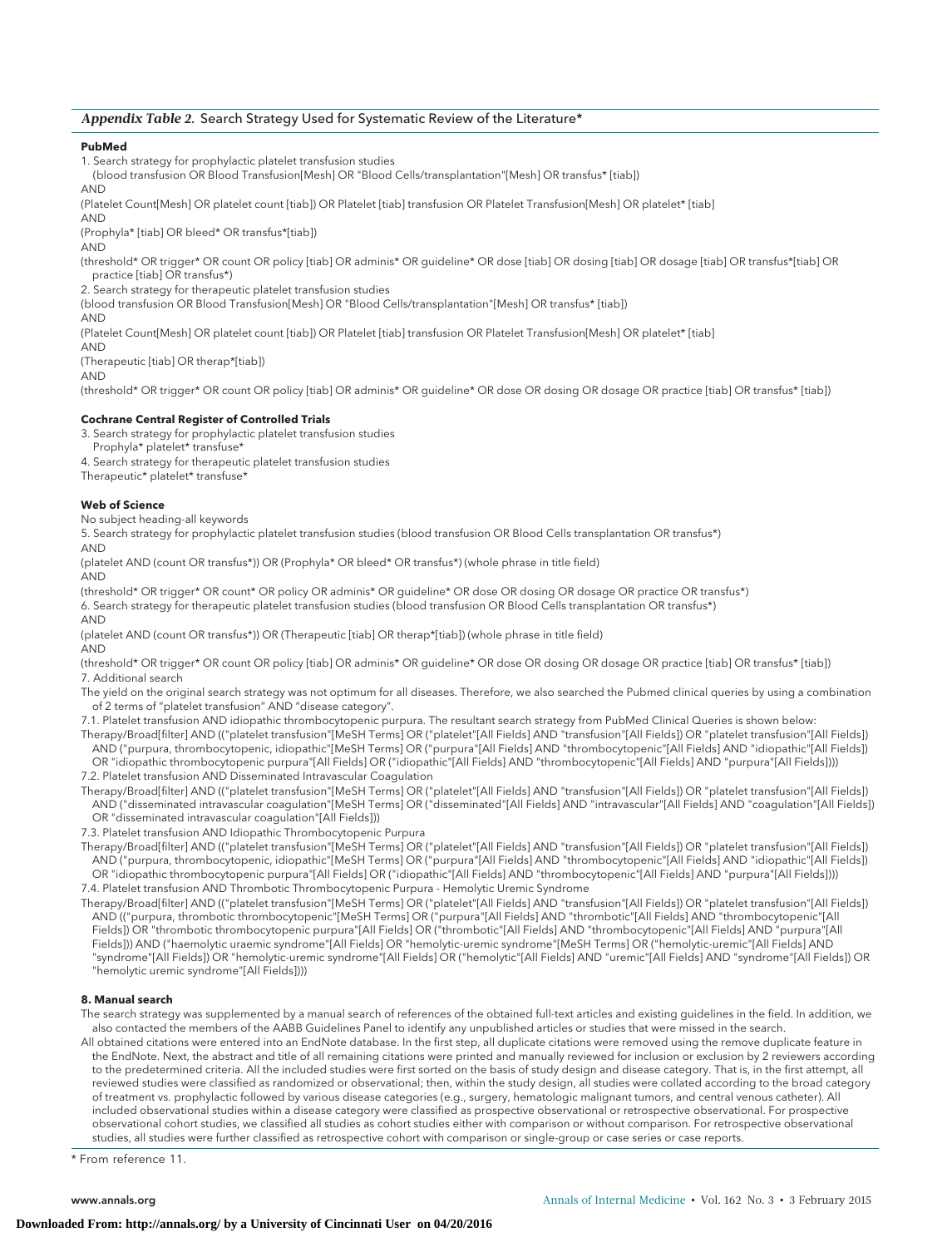|                                                                                                                            |                               |                      |                             |                            |                                  |                                |                                         |                                         |                                 | Appendix Table 3. Prophylactic Platelet Transfusion Versus No Prophylactic Platelet Transfusion in Therapy-Induced Hypoproliferative Thrombocytopenia |            |                   |
|----------------------------------------------------------------------------------------------------------------------------|-------------------------------|----------------------|-----------------------------|----------------------------|----------------------------------|--------------------------------|-----------------------------------------|-----------------------------------------|---------------------------------|-------------------------------------------------------------------------------------------------------------------------------------------------------|------------|-------------------|
| Studies by<br>Subgroup, <i>n</i>                                                                                           |                               |                      | Quality Assess              | ment*                      |                                  |                                | Patients, n/N (%)                       |                                         |                                 | Effect                                                                                                                                                | Quality    | <b>Importance</b> |
|                                                                                                                            | Design                        | <b>Risk of Bias</b>  | Inconsistency               | ectness<br>İ               | Imprecision                      | Considerations<br><b>Othe</b>  | Prophylactic<br>Transfusion<br>Platelet | Prophylactic<br>Platelet<br>Transfusion | <b>Odds Ratio</b><br>(95% CI)   | Absolute                                                                                                                                              |            |                   |
| Grade 2 or greater<br>bleeding:<br>3 (21, 24, 25)                                                                          | Randomized<br>trials          | No serious           | inconsistency<br>No serious | indirectness<br>No serious | <b>Imprecision</b><br>No serious | Reporting                      | 192/528 (36.4)                          |                                         | 258/519 (49.7) 0.53 (0.32-0.87) | events per 1000 (from<br>35 fewer to 257 fewer<br>153 fewer bleeding<br>bleeding events)                                                              | Moderate   | Critical          |
| Grade 2 or greater<br>chemotherapy<br>subgroup:<br>3 (21, 24, 25)<br>bleeding,                                             | Randomized<br>trials          | No serious<br>risk   | inconsistency<br>No serious | indirectness<br>No serious | imprecision<br>No serious        | Reporting<br>bias <sup>-</sup> | 77/187 (41.2)                           | 115/169 (68.0)                          | $0.34(0.22 - 0.52)$             | 155 fewer to 361 fewer<br>events per 1000 (from<br>260 fewer bleeding<br>bleeding events                                                              | Moderate   | Critical          |
| autologous<br>HPCT subgroup:<br>2 (21, 25)<br>Grade 2 or greater<br>bleeding,                                              | Randomized Serious#<br>trials |                      | nconsistency<br>No serious  | indirectness<br>No serious | <b>Imprecision</b><br>No serious | None                           |                                         | $103/308(33.4)$ $128/313(40.9)$         | $0.48(0.12 - 1.92)$             | 332 fewer to 162 more<br>events per 1000 (from<br>160 fewer bleeding<br>bleeding events                                                               | Moderate   | Critical          |
| All-cause mortality:<br>4 (21, 24, 25, 63)                                                                                 | Randomized<br>trials          | No serious<br>isk    | inconsistency<br>No serious | indirectness<br>No serious | Serious§                         | Reporting<br>bias <sup>1</sup> | 13/545(2.4)                             | 16/531 (3.0)                            | $0.72(0.30 - 1.55)$             | 8 fewer deaths per 1000<br>(from 21 fewer to 16<br>more deaths)                                                                                       | <b>NOT</b> | Critical          |
| mortality:<br>4 (21, 24, 25, 63)<br>Bleeding-related                                                                       | Randomized<br>trials          | No serious<br>$1$ SK | inconsistency<br>No serious | indirectness<br>No serious | Serious                          | Reporting<br>bias <sup>4</sup> | 3/544(0.6)                              | 4/530 (0.8)                             | $0.54(0.09 - 3.10)$             | 3 fewer deaths per 1000<br>(from 7 fewer to 15<br>more deaths.                                                                                        | Low        | Critical          |
| * Quality assessment evaluated risk of bias, inconsistency (based<br>HPCT = hematopoietic progenitor cell transplantation. |                               |                      |                             |                            |                                  |                                |                                         |                                         |                                 | on heterogeneity among trials), indirectness (based on assessment of generalizability of results), and imprecision (based on width                    |            |                   |

† Only 3/6 randomized, controlled trials reported this outcome.

of CIs). -‡ In Wandt et al (21), protocol deviations occurred in 30% of transfusions in the therapeutic group vs. 14% in the prophylactic group.

§ Stanworth et al (19) reported no deaths due to bleeding. We used the continuity correction (0.5 as event) to include this study in pooling the data.

 Wide CIs. ¶ Only 4/6 randomized, controlled trials reported this outcome.

**Downloaded From: http://annals.org/ by a University of Cincinnati User on 04/20/2016**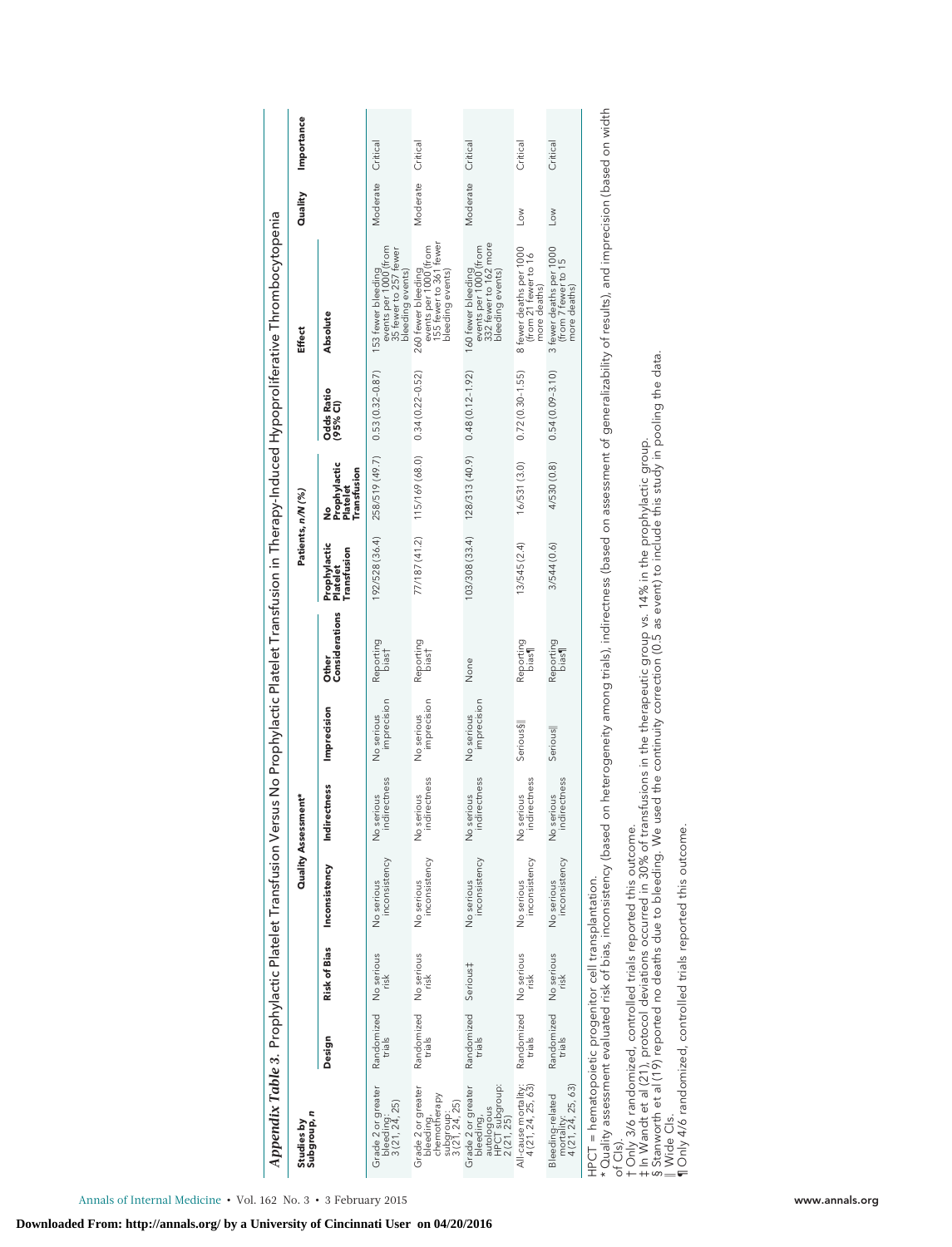| Studies by<br>Subgroup, n                                                                    |                      |                    |                             | Quality Assessment*            |             |                         | Patients, n/N (%)                                                                                            |                                                              |                        | Effect                                                                                                                             | Quality  | Importance |
|----------------------------------------------------------------------------------------------|----------------------|--------------------|-----------------------------|--------------------------------|-------------|-------------------------|--------------------------------------------------------------------------------------------------------------|--------------------------------------------------------------|------------------------|------------------------------------------------------------------------------------------------------------------------------------|----------|------------|
|                                                                                              | Design               | Risk of<br>Bias    | Inconsistency               | Indirectness                   | Imprecision | Other<br>Considerations | Transfusion<br>Threshold<br>$<$ 20 $\times$ 10 <sup>9</sup><br>cells/Lor<br><30 × 10 <sup>9</sup><br>cells/L | Transfusion<br>Threshold<br><10 × 10 <sup>9</sup><br>cells/L | Odds Ratio<br>(95% CI) | Absolute                                                                                                                           |          |            |
| greater<br>bleeding:<br>4 (15, 26-28)<br>Grade 2 or                                          | Randomized<br>trials | No serious<br>risk | inconsistency<br>No serious | indirectness<br>No serious     | Serious†    | None                    |                                                                                                              | 58/329 (17.6) 71/329 (21.6)                                  | $0.74(0.41 - 1.35)$    | 47 fewer bleeding<br>events per 1000 (from<br>114 fewer to 55 more<br>bleeding events)                                             | Moderate | Critical   |
| mortality:<br>3 (26-28)<br>All-cause                                                         | Randomized<br>trials | No serious<br>risk | inconsistency<br>No serious | indirectness<br>No serious     | Serious†    | None                    | 43/242 (17.8)                                                                                                | 51/250 (20.4)                                                | $0.7(0.4 - 1.22)$      | 1000 (from 111 fewer<br>to 34 more deaths)<br>52 fewer deaths per                                                                  | Moderate | Important  |
| Bleeding-related<br>mortality: 4<br>$(15, 26 - 28)$                                          | Randomized<br>trials | No serious<br>risk | inconsistency<br>No serious | rectness<br>No serious<br>İndi | Serious†    | None                    | 0/329 (0)                                                                                                    | 1/329(0.3)                                                   | $0.37(0.02 - 9.22)$    | 2 fewer deaths per 1000<br>24 more deaths)<br>(from 3 fewer to                                                                     | Moderate | Critical   |
| * Quality assessment evaluated risk of bias, inconsistency (based<br>t Wide Cls.<br>of Cls). |                      |                    |                             |                                |             |                         |                                                                                                              |                                                              |                        | on heterogeneity among trials), indirectness (based on assessment of generalizability of results), and imprecision (based on width |          |            |

| Ó<br>$\frac{1}{2}$<br>Ó<br>ı<br>l<br>j<br>l<br>¢<br>3<br>l<br>l<br>¢<br>Ï<br>Ś<br>į<br>i |
|------------------------------------------------------------------------------------------|
| í<br>1<br>l<br>ł                                                                         |
| I<br>l<br>١<br>ׇ֖֖֚֚֚֚֚֬֕<br>í                                                           |
| Jose<br>I<br>l<br>)<br>}<br>}<br>ı<br>1<br>¢<br>I                                        |
| 1<br>I<br>ì<br>5<br>í<br>)<br>=<br>S<br>í<br>٦<br>5<br>ı                                 |
| $\frac{1}{2}$<br>١<br>I<br>í<br>i<br>ı<br>d                                              |

| Studies by<br>Subgroup, <i>n</i>                                                                      |                                 |                    |                             | Quality Assessment*        |             |                         | Patients, n/N (%)                        |                       |                                 | <b>Effect</b>                                                                                                                                                                                        | Quality    | Importance |
|-------------------------------------------------------------------------------------------------------|---------------------------------|--------------------|-----------------------------|----------------------------|-------------|-------------------------|------------------------------------------|-----------------------|---------------------------------|------------------------------------------------------------------------------------------------------------------------------------------------------------------------------------------------------|------------|------------|
|                                                                                                       | Design                          | Risk of<br>Bias    | Inconsistency               | ectness<br>İndir           | Imprecision | Other<br>Considerations | <b>Standard-Dose</b><br><b>Platelets</b> | Low-Dose<br>Platelets | Odds Ratio<br>(95% CI)          | Absolute                                                                                                                                                                                             |            |            |
| greater bleeding:<br>4 (16, 18, 20, 29)<br>Grade 2 or                                                 | Randomized No serious<br>trials |                    | inconsistency<br>No serious | indirectness<br>No serious | Serious†    | None                    | 330/569 (58.0)                           |                       | 335/563 (59.5) 0.91 (0.70-1.19) | 23 fewer bleeding<br>events per 1000 (from<br>88 fewer to 41 more<br>bleeding events)                                                                                                                | Moderate   | Critical   |
| mortality:<br>3 (16, 18, 20)<br>All-cause                                                             | Randomized<br>trials            | No serious<br>risk | nconsistency<br>No serious  | indirectness<br>No serious | Serious†    | Reporting bias‡         | 4/539 (0.7)                              | 9/531 (1.7)           | $0.43(0.13 - 1.42)$             | 10 fewer deaths per<br>1000 (from 15 fewer<br>to 7 more deaths)                                                                                                                                      | Low        | Important  |
| Bleeding-related<br>mortality:<br>3 (14, 18, 20)                                                      | Randomized<br>trials            | No serious<br>risk | inconsistency<br>No serious | indirectness<br>No serious | Serious†    | Reporting bias§         | 0/539 (0)                                | 0/531(0)              | Not pooled                      | Bleeding-related deaths<br>not pooled                                                                                                                                                                | <b>Low</b> | Important  |
| # 3/7 trials reported this outcome.<br>§ 4/7 trials reported this outcome.<br>t Wide Cls.<br>of Cls). |                                 |                    |                             |                            |             |                         |                                          |                       |                                 | * Quality assessment evaluated risk of bias, inconsistency (based on heterogeneity among trials), indirectness (based on assessment of generalizability of results), and imprecision (based on width |            |            |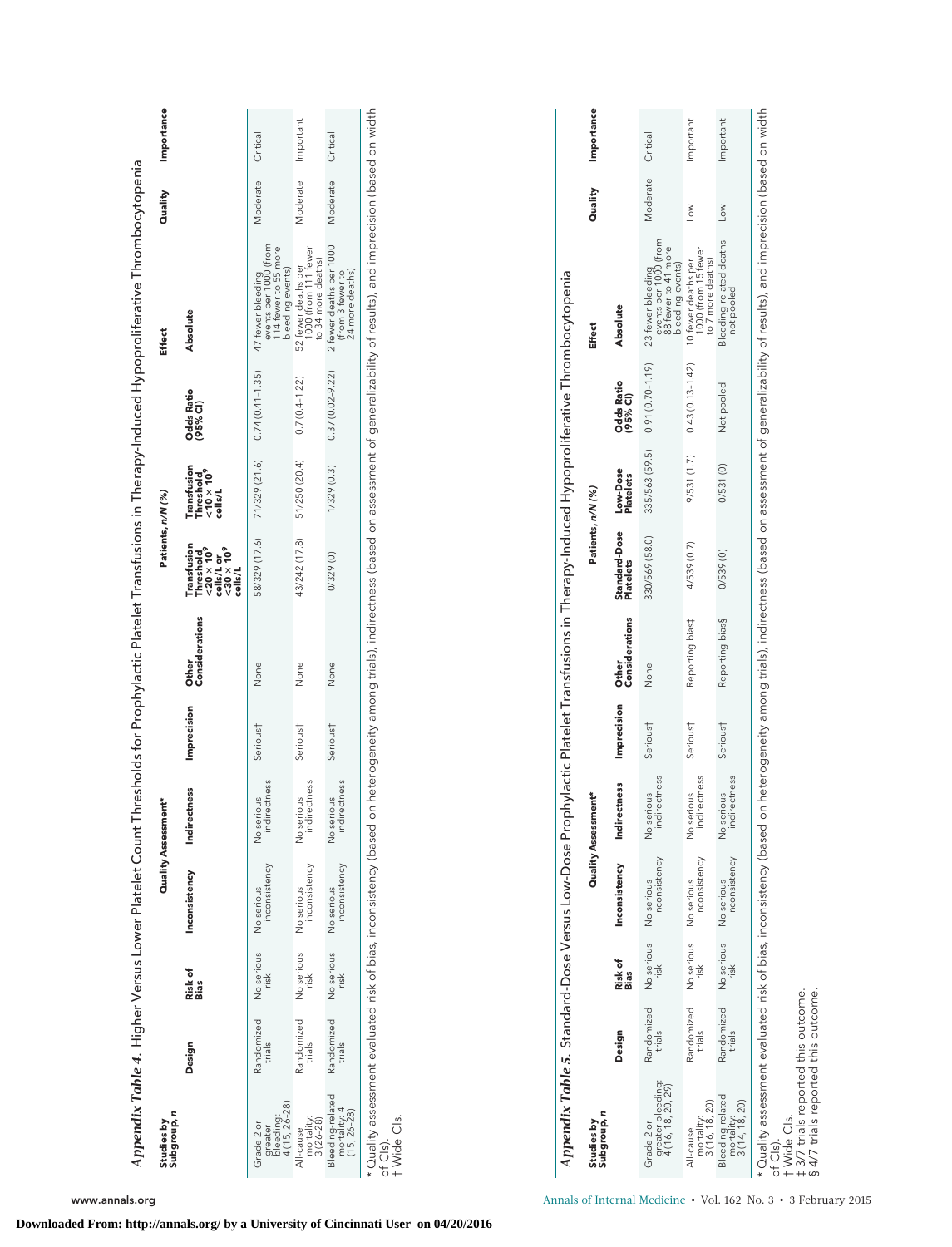| Studies by<br>Subgroup, <i>n</i>                                                             |                                 |                                          |                             | Quality Assessment*                    |             |                         |                        | Patients, n/N (%)                 |                        | <b>Effect</b>                                                                                                                      | Quality    | Importance |
|----------------------------------------------------------------------------------------------|---------------------------------|------------------------------------------|-----------------------------|----------------------------------------|-------------|-------------------------|------------------------|-----------------------------------|------------------------|------------------------------------------------------------------------------------------------------------------------------------|------------|------------|
|                                                                                              | Design                          | Risk of<br>Bias                          | Inconsistency               | <b>Indirectness</b>                    | Imprecision | Other<br>Considerations | High-Dose<br>Platelets | Standard-Dose<br><b>Platelets</b> | Odds Ratio<br>(95% CI) | Absolute                                                                                                                           |            |            |
| greater<br>bleeding:<br>2 (17,18)<br>Grade 2 or                                              | trials                          | Randomized No serious No serious<br>risk | inconsistency               | indirectness<br>No serious             | Serious†    | None                    |                        | 305/480 (63.5) 294/471 (62.4)     | $1.05(0.79 - 1.40)$    | bleeding events)<br>events per 1000<br>11 more bleeding<br>(from 75 more                                                           | Moderate   | Critical   |
| mortality:<br>1 (18)<br>All-cause                                                            | Randomized<br>trials            | No serious<br>risk                       | inconsistency<br>No serious | indirectness<br>No serious             | Serious†    | Reporting<br>bias‡      | 7/432 (1.6)            | 4/423 (0.9)                       | $1.73(0.5-5.94)$       | 7 fewer deaths per 1000<br>(from 5 fewer to 44<br>more deaths)                                                                     | <b>NOT</b> | Important  |
| Bleeding-related<br>mortality:<br>2 (17, 18)                                                 | Randomized No serious<br>trials |                                          | inconsistency<br>No serious | <b>Irectness</b><br>No serious<br>İndi | Serious†    | Reporting<br>bias§      | 1/480 (0.2)            | 0/471(0)                          | $2.94(0.12 - 72.48)$   |                                                                                                                                    | Low        | Important  |
| * Quality assessment evaluated risk of bias, inconsistency (based<br>t Wide Cls.<br>of Cls). |                                 |                                          |                             |                                        |             |                         |                        |                                   |                        | on heterogeneity among trials), indirectness (based on assessment of generalizability of results), and imprecision (based on width |            |            |

+ 377 trials reported this outcome.<br>\$ 477 trials reported this outcome. ‡ 3/7 trials reported this outcome.

§ 4/7 trials reported this outcome.

| Annals of Internal Medicine • Vol. 162 No. 3 • 3 February 2015 |  |  |
|----------------------------------------------------------------|--|--|
|----------------------------------------------------------------|--|--|

‡ Wide CIs.

www.annals.org

|                                                                                           | Quality Importance               |                                              | Critical                                                                                                        | Critical                                                          |
|-------------------------------------------------------------------------------------------|----------------------------------|----------------------------------------------|-----------------------------------------------------------------------------------------------------------------|-------------------------------------------------------------------|
|                                                                                           |                                  |                                              | Very low                                                                                                        | Very low                                                          |
|                                                                                           | <b>Effect</b>                    | Absolute                                     | 156 more bleeding<br>$(1.19)(0.01-3.65)$ $47$ fewer bleeding<br>events per 1000<br>(from 58 fewer to<br>events) | 1000 (from 12 fewer<br>to 472 more deaths)<br>138 more deaths per |
|                                                                                           |                                  | Odds Ratio<br>(95% CI)                       |                                                                                                                 | $2.43(0.89 - 6.66)$                                               |
|                                                                                           | Patients, n/N (%)                | Prophylactic<br>Platelet<br>Transfusion<br>å | 4/68 (5.9)                                                                                                      | 9/68 (13.2)                                                       |
|                                                                                           |                                  | Prophylactic<br>Platelet<br>Transfusion      | 0/37(0)                                                                                                         |                                                                   |
|                                                                                           |                                  | Other<br>Considerations                      | Reporting bias§                                                                                                 | Reporting bias§ 10/37 (27.0)                                      |
|                                                                                           |                                  | Imprecision                                  | Serious‡                                                                                                        | Serious‡                                                          |
|                                                                                           | Quality Assessment*              | directness<br>≘                              | indirectness<br>o serious<br>ž                                                                                  | indirectness<br>No serious                                        |
|                                                                                           |                                  | Inconsistency                                | inconsistency<br>No serious                                                                                     | inconsistency<br>No serious                                       |
|                                                                                           |                                  | Risk of<br>Bias                              | Serioust                                                                                                        | Serious†                                                          |
|                                                                                           |                                  | Design                                       | Observational<br>study                                                                                          | Observational<br>study                                            |
| Appendix Table 7. Prophylactic Platelet Transfusion for Central Venous Catheter Placement | Studies by<br>Subgroup, <i>n</i> |                                              | Bleeding: 1 (40)                                                                                                | All-cause mortality:<br>1 (40)                                    |

\* Quality assessment evaluated risk of bias, inconsistency (based on heterogeneity among trials), indirectness (based on assessment of generalizability of results), and imprecision (based on width \* Quality assessment evaluated risk of bias, inconsistency (based on heterogeneity among trials), indirectness (based on assessment of generalizability of results), and imprecision (based on width<br>of CIs).<br>1 The authors di

catheter placements in patients with thrombotic thrombocytopenic purpura) (12) was identified in the updated literature search to September 2014. These 7 studies reported overall bleeding rates

† The authors did not provide details on co-interventions.

§ Only 1 study (36) reported a comparison of platelet transfusion vs. no platelet transfusion in patients having central venous catheter placement. Six additional observational studies (969 cannulations) without a comparison group (35, 37-41) were identified in the original literature search to April 2013. One additional observational study without a comparison group (57 apheresis

of 0%–9% in thrombocytopenic patients having central venous catheter placement.

**Downloaded From: http://annals.org/ by a University of Cincinnati User on 04/20/2016**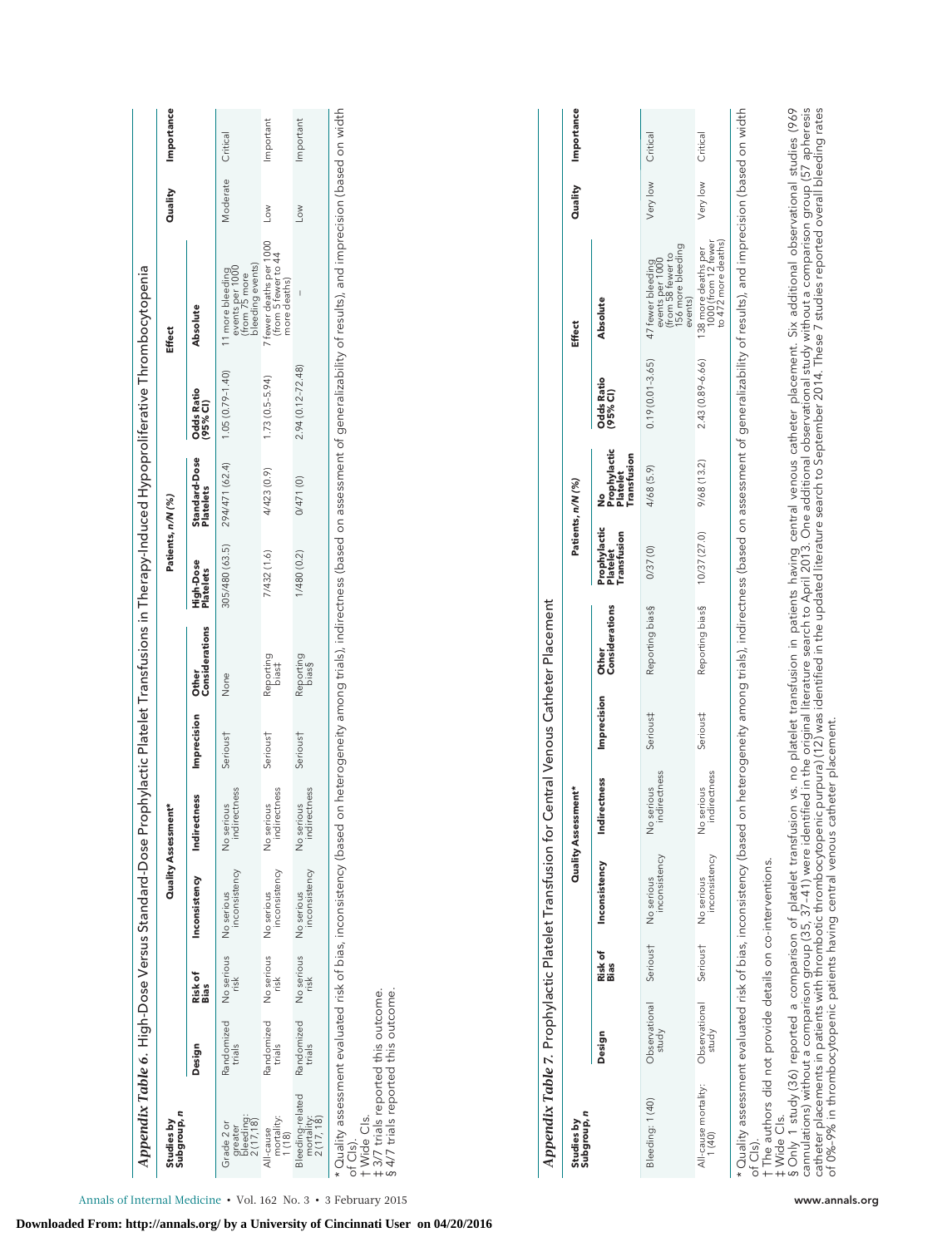| Studies by<br>Subgroup, n                                |                        |                 |                                                                                                                                                                                                                                                                                                                       | Quality Assessment*        |                           |                         |                                                      | Events/Patients, n/N (%)                     |               | <b>Effect</b>   | Quality  | Importance |
|----------------------------------------------------------|------------------------|-----------------|-----------------------------------------------------------------------------------------------------------------------------------------------------------------------------------------------------------------------------------------------------------------------------------------------------------------------|----------------------------|---------------------------|-------------------------|------------------------------------------------------|----------------------------------------------|---------------|-----------------|----------|------------|
|                                                          | Design                 | Risk of<br>Bias | Inconsistency                                                                                                                                                                                                                                                                                                         | Indirectness               | Imprecision               | Other<br>Considerations | Transfusion <sup>+</sup><br>Prophylactic<br>Platelet | Prophylactic<br>Platelet<br>Transfusion<br>ş | Relative      | <b>Absolute</b> |          |            |
| Spinal hematoma<br>(pediatric<br>patients):<br>5 (44-48) | Observational<br>study | Serious‡        | inconsistency<br>No serious                                                                                                                                                                                                                                                                                           | indirectness<br>No serious | imprecision<br>No serious | None                    | 0/1450(0)                                            | $\frac{4}{2}$                                | $\frac{4}{2}$ | $\frac{4}{2}$   | Very low | Critical   |
| (adult patients):<br>$2(42, 49)$<br>Spinal hematoma      | Observational<br>study | Serious§        | inconsistency<br>No serious                                                                                                                                                                                                                                                                                           | indirectness<br>No serious | imprecision<br>No serious | None                    | 2/86(2.3)                                            | $\frac{4}{2}$                                | $\frac{4}{2}$ | $\frac{4}{2}$   | Very low | Critical   |
| NA = not applicable.<br>of Cls).                         |                        |                 | * Quality assessment evaluated risk of bias, inconsistency (based on heterogeneity among trials), indirectness (based on assessment of generalizability of results), and imprecision (based on width                                                                                                                  |                            |                           |                         |                                                      |                                              |               |                 |          |            |
|                                                          |                        |                 | t Some authors did not report the number of lumbar puncture procedures done but report only the total number of patients; therefore, the denominator is the number of patients.<br>‡ Only 2/5 studies reported data from consecutive patients.<br>§ Neither of the 2 studies reported data from consecutive patients. |                            |                           |                         |                                                      |                                              |               |                 |          |            |

| Studies by                                                       |                                          |                 |               | Quality Assessment*        |                           |                                                                                                                                                                                                      |                                                | Patients, n/N (%)                       | <b>Effect</b>                 |                 |                   | Quality Importance |
|------------------------------------------------------------------|------------------------------------------|-----------------|---------------|----------------------------|---------------------------|------------------------------------------------------------------------------------------------------------------------------------------------------------------------------------------------------|------------------------------------------------|-----------------------------------------|-------------------------------|-----------------|-------------------|--------------------|
| Subgroup, n                                                      | <b>Design</b>                            | Risk of<br>Bias | Inconsistency | <b>Indirectness</b>        | Imprecision               | Considerations<br><b>Other</b>                                                                                                                                                                       | Prophylactic<br>Transfusion<br><b>Platelet</b> | Prophylactic<br>Transfusion<br>Platelet | <b>Odds Ratio</b><br>(95% CI) | <b>Absolute</b> |                   |                    |
| All-cause mortality:  Observation  Serious†  No serious<br>1(52) | study                                    |                 | inconsistency | indirectness<br>No serious | imprecision<br>No serious | Reporting biast 22/95 (23.2)                                                                                                                                                                         |                                                | $\frac{4}{2}$                           | $\frac{4}{2}$                 | $\leq$          | Very low Critical |                    |
| mortality: 1 (52)<br>Bleeding-related                            | Observation Serioust No serious<br>study |                 | inconsistency | indirectness<br>No serious | imprecision<br>No serious | Reporting biast                                                                                                                                                                                      | 0/95(0)                                        | $\frac{4}{2}$                           | $\frac{1}{2}$                 | $\frac{1}{2}$   | Very low Critical |                    |
| NA = not applicable.                                             |                                          |                 |               |                            |                           | * Quality assessment evaluated risk of bias, inconsistency (based on heterogeneity among trials). Indirectness (based on assessment of generalizability of results), and imprecision (based on width |                                                |                                         |                               |                 |                   |                    |

\* Quality assessment evaluated risk of bias, inconsistency (based on heterogeneity among trials), indirectness (based on assessment of generalizability of results), and imprecision (based on width 5.  $\zeta$ ת  $\ddot{ }$ -<br>ת  $\overline{\phantom{1}}$ ט<br>כל  $\frac{1}{2}$ 

of CIs). † The study included 435 consecutive patients with acute leukemia, and 95 patients had 167 operations with a platelet count <100 × 109 cells/L and 130 operations with platelet counts <50 × 109 cells/L. Only 7% of operations had intraoperative blood loss >500 mL, and 7% required >4 units of red blood cells transfused in the perioperative period.

‡ Only 2 studies reported data on the effect of platelet transfusion on clinical outcomes in patients having surgical procedures.